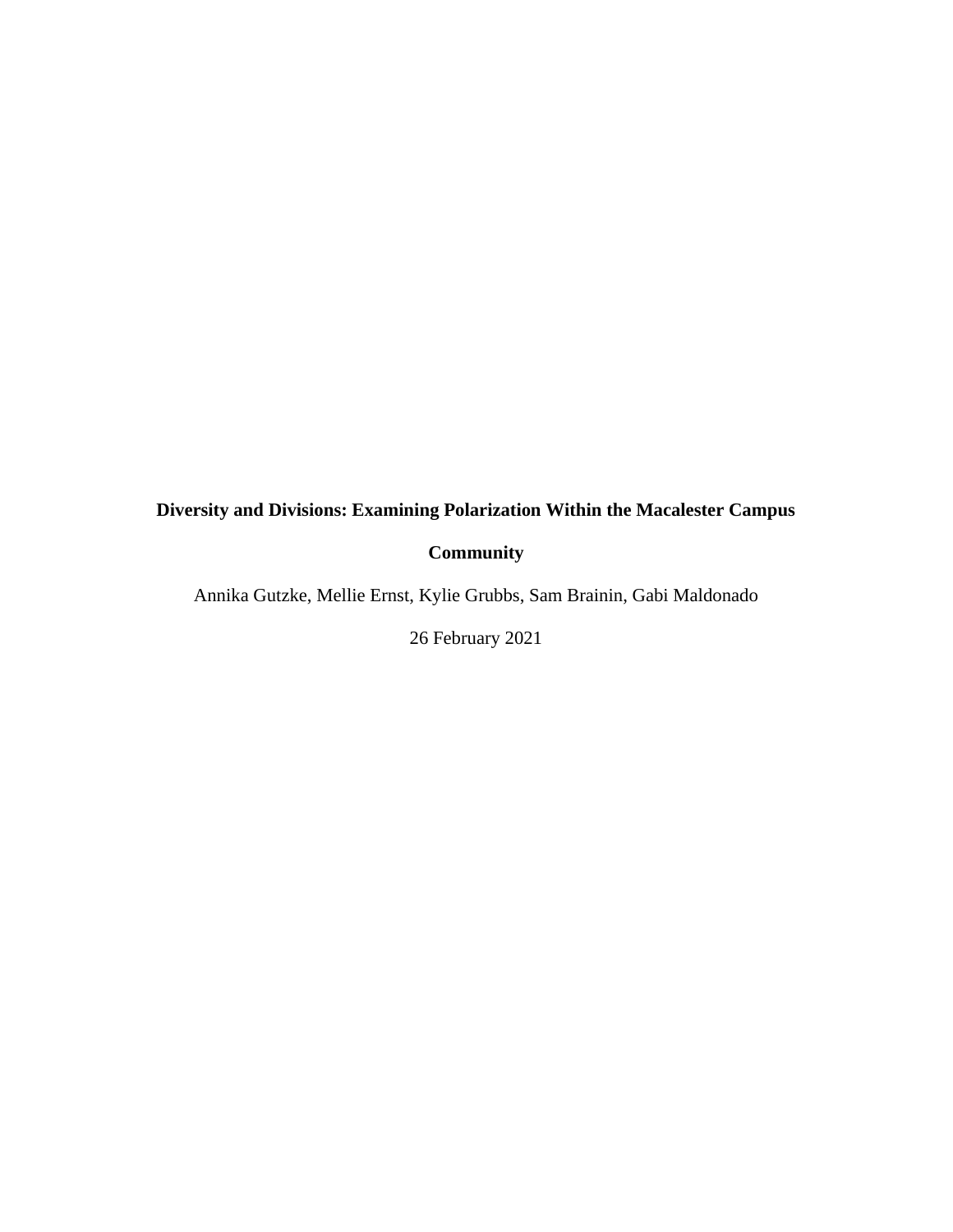#### **Executive Summary**

Our survey mission is to get at the heart of polarization in Macalester students and measure how polarized Macalester students are as well as what skills they need to overcome this issue. Some of our key findings indicate that Macalester students as a whole, while they possess some key leadership skills we measured, have a degree of nervousness that prevents them from discussing certain differences and challenges that Americans face. In our study, we viewed a majority of respondents who identified at least a moderate level of nervousness when conversing with someone of a different political ilk. This is illuminatory in the sense that our community members are seemingly focused on the supposed differences of a politically contrasting peer rather than on finding common ground, and this nature of resentment and fear leads individuals to believe their perspectives will not truly be heard or respected. To those ends, many Macalester students ultimately feel that their ideas are not valued when interacting with people who hold differing beliefs.

Polarization is a dangerously broad topic, one which, as our society knows, can be deeply overwhelming. Moreover, it is quite ineffective to simply discuss the divisiveness of polarization if we are unaware of the specific root causes of disharmony that trigger divided communities. Our survey shows that students agree that the United States is currently divided, particularly among race, social class, and political ideology. In spite of the nervousness and feelings of division though, Macalester students are interested in facilitating dialogue with those of varying demographic backgrounds. This level of interest indicates that while Macalester students might not have the capacity to interact with those of different backgrounds at the moment, they would be interested in future opportunities to do so and this level of interaction could help bridge political and demographic based divisions.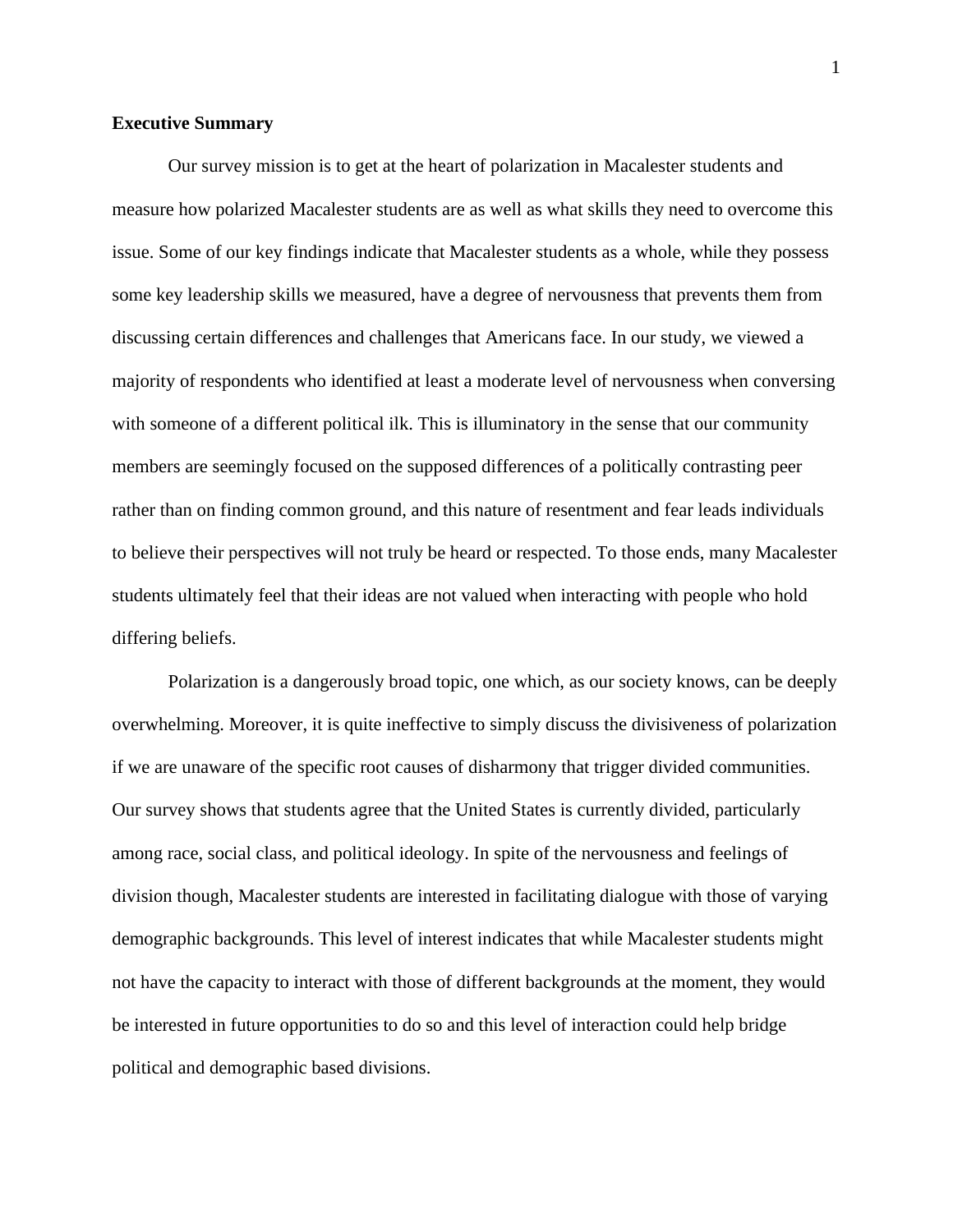#### **Introduction**

Our study has examined polarization in the context of the Macalester College student community. Basing our research on students' individual perspectives, we aim to evaluate the intensity of polarization from a variety of angles. Polarization is a phenomenon which deeply plagues the wellbeing and prosperity of our nation, and we wanted to investigate whether the patterns within the Macalester community reflect larger social interactions. Our task, then, is to further understand how Macalester students think about tools of divisiveness--and the potential for unity--and how differing backgrounds shape on-campus interactions. Furthermore, we yearn to understand how this divisiveness is fostered and the ways in which it impacts our students- and the college community as a whole--to the greatest extent. The sociological process emphasizes the roots of societal functions; to those ends, we decided to focus on demographics that hold notable significance and sway. There are many grounds on which polarization may arise: race, ethnicity, gender, sexual orientation, religion, home landscape, socioeconomic class, and age. These are the domains we have paid special attention to in relation to social divisions. A multitude of interactions occur every day between members of Macalester's student body (obviously many of which have been hindered by COVID), but divisiveness is a visible and adversely impactful phenomenon at Macalester.

We gained extensive insight into the values and perspectives of many of our students. The most noteworthy findings largely centered on political opinions and race and ethnicity. For example, the question above regarding an individual's interest in conversing with people who differ from them in some way, 58% of students replied that they were extremely interested in discussing public issues with someone who differs from them racially and/or ethnically. The desire to interact with people who differ in race and ethnicity was the most popular category by a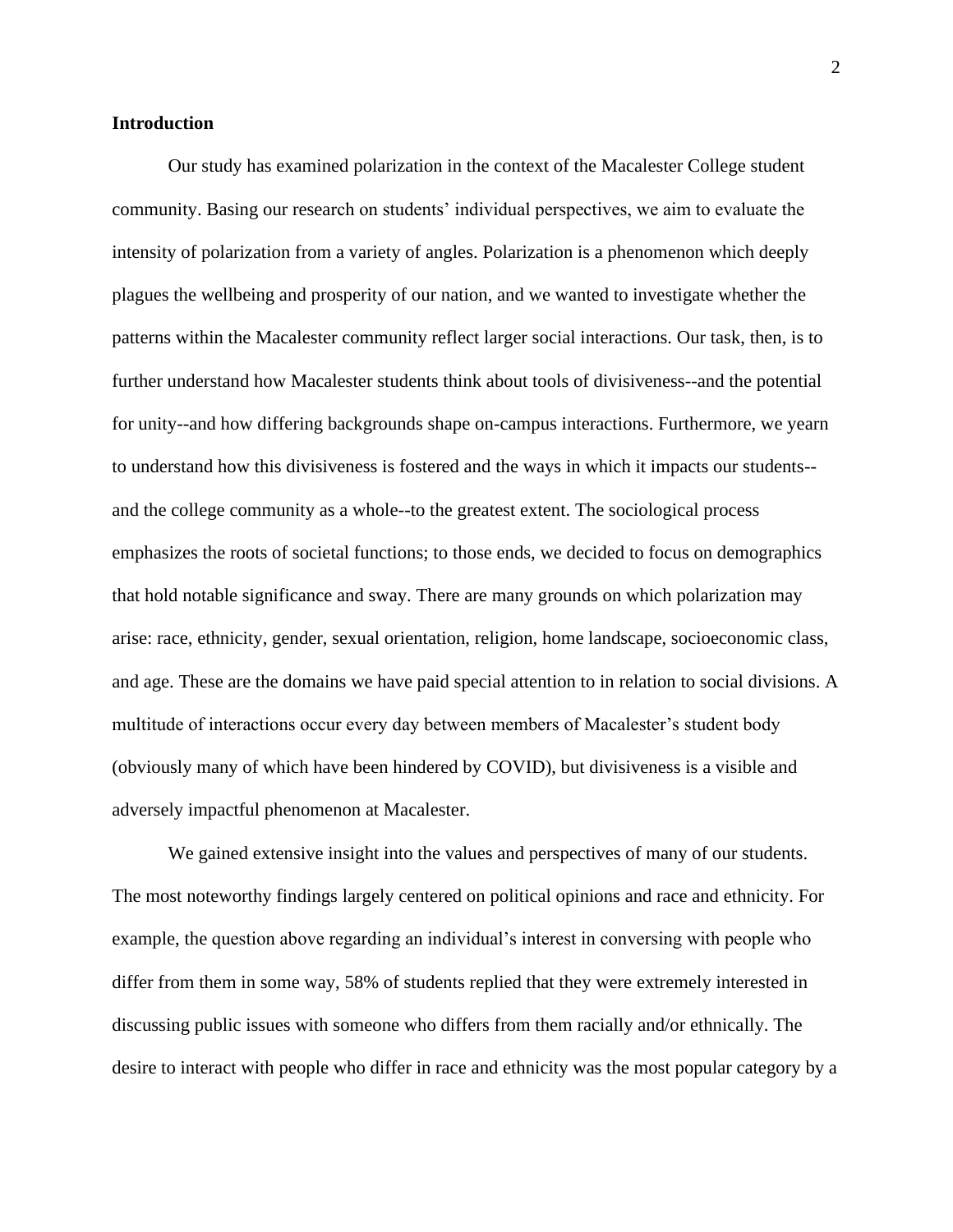margin of 9%. Conversely, interaction based on political differences was the area where respondents most notably displayed a lack of interest, a lack of confidence, and even fear. In a prompt that asked students how valued they feel their perspectives on public issues are with people who differ from them in a certain demographic, based on political dissimilarities (using the same scale of "not at all", "only a little", "moderately" or "extremely", 23% feel that their perspectives are not at all valued, while 45% contend that their perspectives are only a little valued. Findings such as these provide further insight into the rationale for students' desire--or lack thereof--with regards to conversing across demographic differences. To those ends, we hope this study can help us, to a greater extent, understand the roots of the division that maintains rigid social boundaries in our community.

#### **Methods**

In order to understand how students view polarization in their community and broader society, we created and conducted a survey using Qualtrics for currently enrolled Macalester students to fill out. We created the survey focusing on how we could get students' feedback on polarization without overtly bringing up polarization, a very complex issue.

The analytical approach of our study was to utilize the factors listed above in a way that could illuminate various lines of division within Macalester. Polarization is often viewed as such a broad and overarching concept, but our approach was to create questions that would illustrate the specific demographics that Macalester students feel most influentially serve as mechanisms for polarization in our community. To those ends, we developed questions that offered students the opportunity to respond to one overall prompt that often included various demographics as subsets of the prompt. For example, one prompt read: "How interested are you in engaging in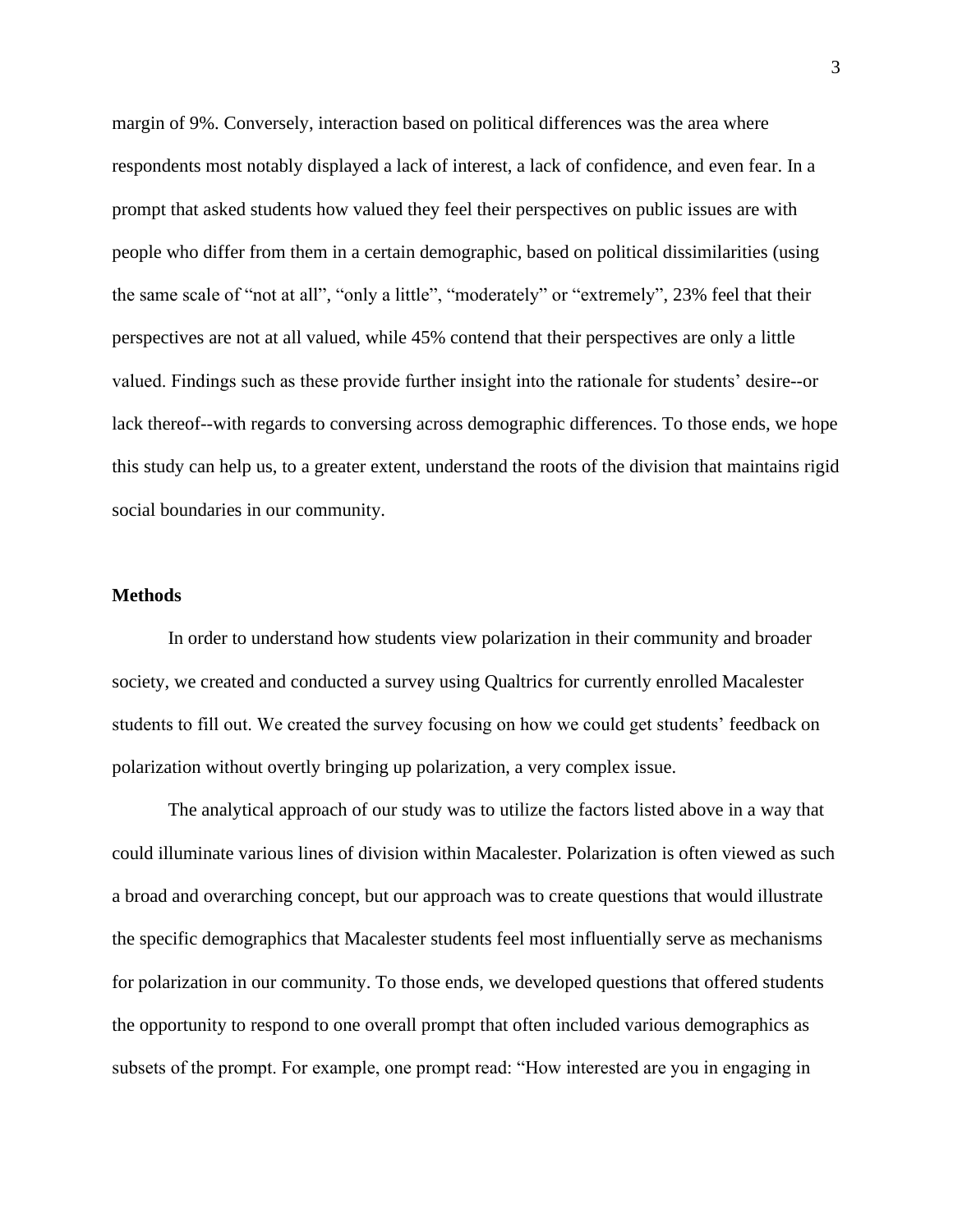conversation about public issues with people who differ from you in…", on a scale of "not at all", "only a little", "moderately" or "extremely". Participants responded by selecting one of these four options for each of the following demographics: race/ethnicity, gender, religious background, socioeconomic status, sexual orientation, and political viewpoint, home landscape (urban/suburban/rural), and age (generation). Prompts such as this one enabled us to gain a better understanding of the specific factors students feel most strongly hinder further unity on our campus.

The survey consisted of 37 questions and took respondents an average of seven to nine minutes to complete. Students were given 12 days to reply to the survey, from the initial survey email to when we closed the survey. For feedback on these questions, students were asked to respond with how strongly they felt about situations on numbered scales, to select which concepts applied to them, and some free responses regarding race and ethnicity. There were four broad topics we wanted to address through the survey: self-rated ability in interacting across differences, extent of division in the U.S., how to address disagreements, and the effects of political divisions. These groups allowed us to get a holistic perspective on polarization, examining students' thoughts on both the causes and effects of social divisions.

When we closed the survey, 198 students had responded. Of these students, 10.7% were international students, similar to the overall student body. 53.6% identified as women, 34.94% as men, and 9% as non-binary. Men are underrepresented in survey participants in comparison to the student body, which is often the case in surveys conducted at Macalester. 74% of survey respondents were white, creating an overrepresentation compared to the overall macalester community. Overall, the demographics of students who participated in the survey are quite similar to the overall demographics at Macalester with some slight variants. Once we collected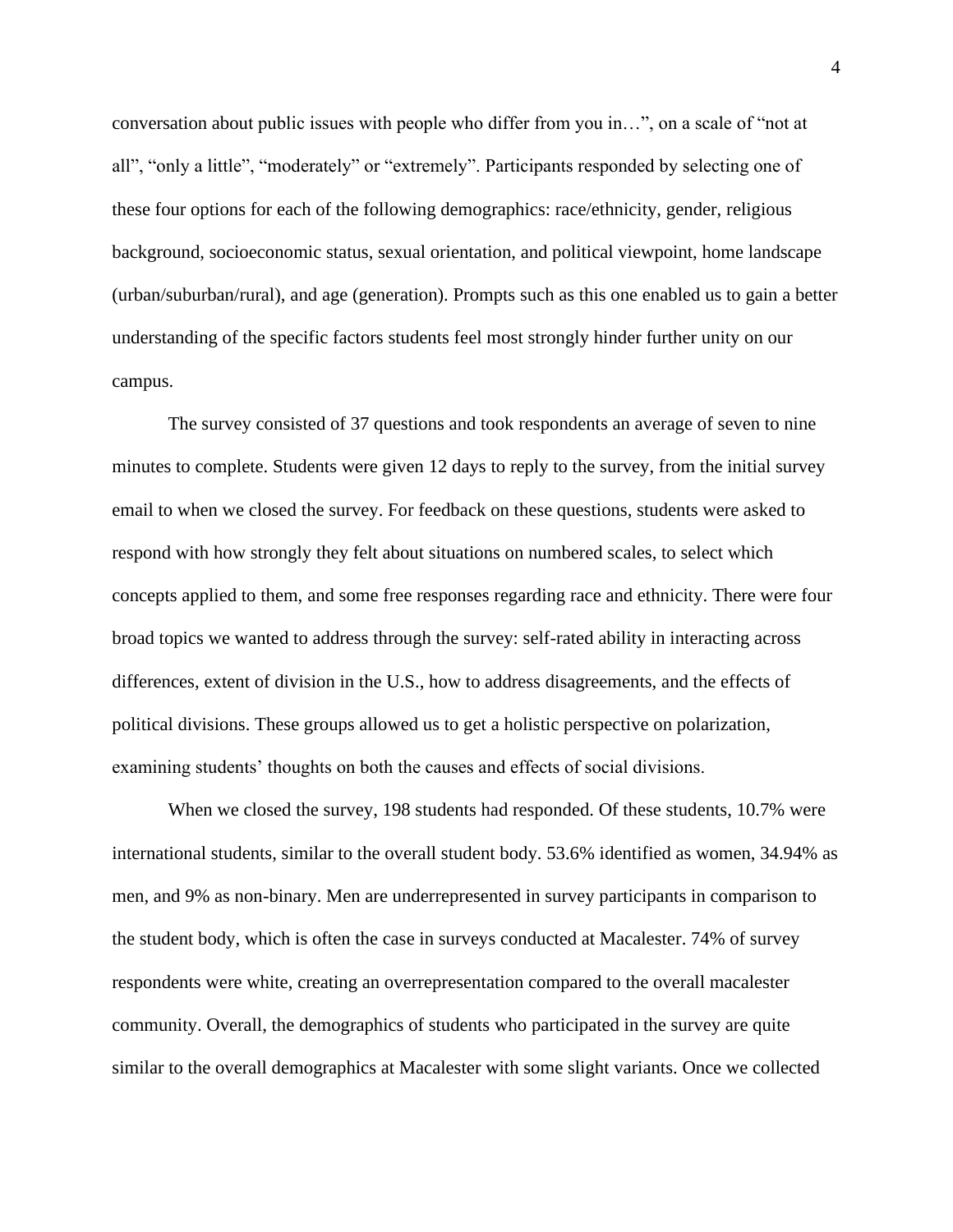all of our survey data, we then exported the data we collected from the survey into SSPS in order to code and analyze it.

In order to receive feedback from a wide variety of students, the Institutional Research group at Macalester created an email list by randomly selecting students with diverse backgrounds. In order to maximize survey responses and get more diversity, we sent out the initial survey and three follow up reminders, all at different times. The first three times, different students in the group sent it out, and the final time our professor sent out a final reminder saying that the survey is closing soon.

#### **Assessment of polarization in the US**

In order to assess Macalester students' ability to address polarization, we measured their thoughts on the divisions in our country and if those divisions are likely to be overcome or not. Doing so allows us to see if Macalester students feel that polarization is an issue or not, providing context for our overall findings that indicate Macalester students feel that more needs to be done in order to solve polarization but don't believe they have the necessary skills to tackle this issue.

Our data shows that most students believe that the United States is heavily divided, particularly among race, social class, and political viewpoints and that said divisions are important issues facing the country. In addition, the majority of Macalester students also believe that the U.S. can resolve divisions but it is not likely to happen, meaning that there is some type of hope and possibility that people can unite and overcome polarization someday.

In order to understand polarization further, our survey asked students how they perceived others who hold different political beliefs. We offered participants the possible explanations of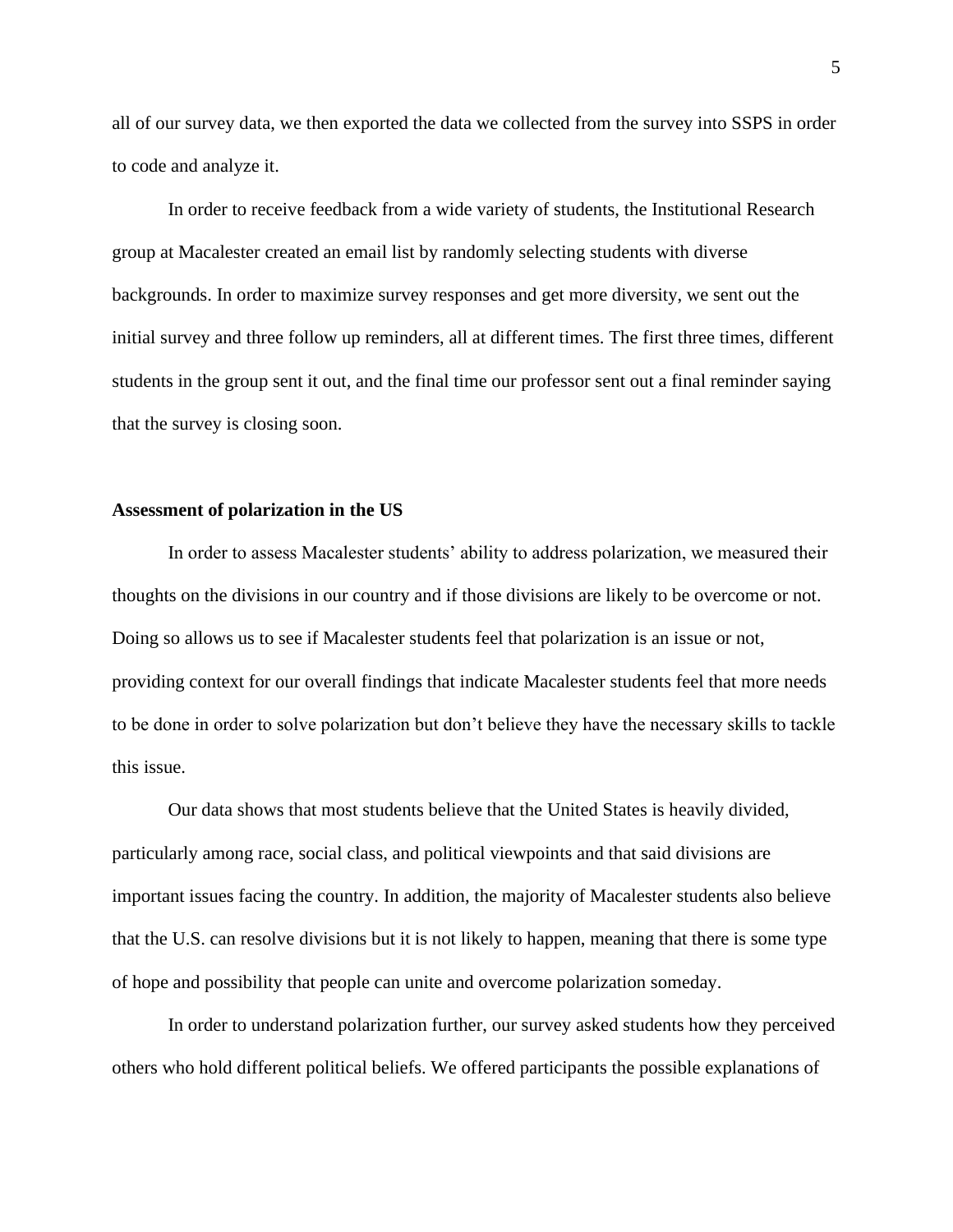"they don't know the facts," "they have been misled," "they have different interests," "they have different values," "their background is different," "they have different experiences," "they don't care about people like me," and "they don't have exposure to people like me and then asked respondents to evaluate the accuracy of these statements on a scale of "completely incorrect," "mostly incorrect," "half correct," "mostly correct," and "completely correct." The responses provided showcase that students believe in more charitable interpretations of others' beliefs as opposed to the more dismissive explanations offered.



To what extent do you think these statements about people holding different political beliefs from you are accurate?

The graph above shows a wide array of responses and viewpoints but includes some important findings. Namely, 46.24% of respondents answered either "mostly incorrect" or "completely incorrect" when asked if people with different political viewpoints don't care about them, making it the statement with the highest responses of mostly and completely incorrect. This hopefully shows that students are at least somewhat interested in facilitating dialogue with one another and not as outright dismissive. Another key finding is that 81.51% of respondents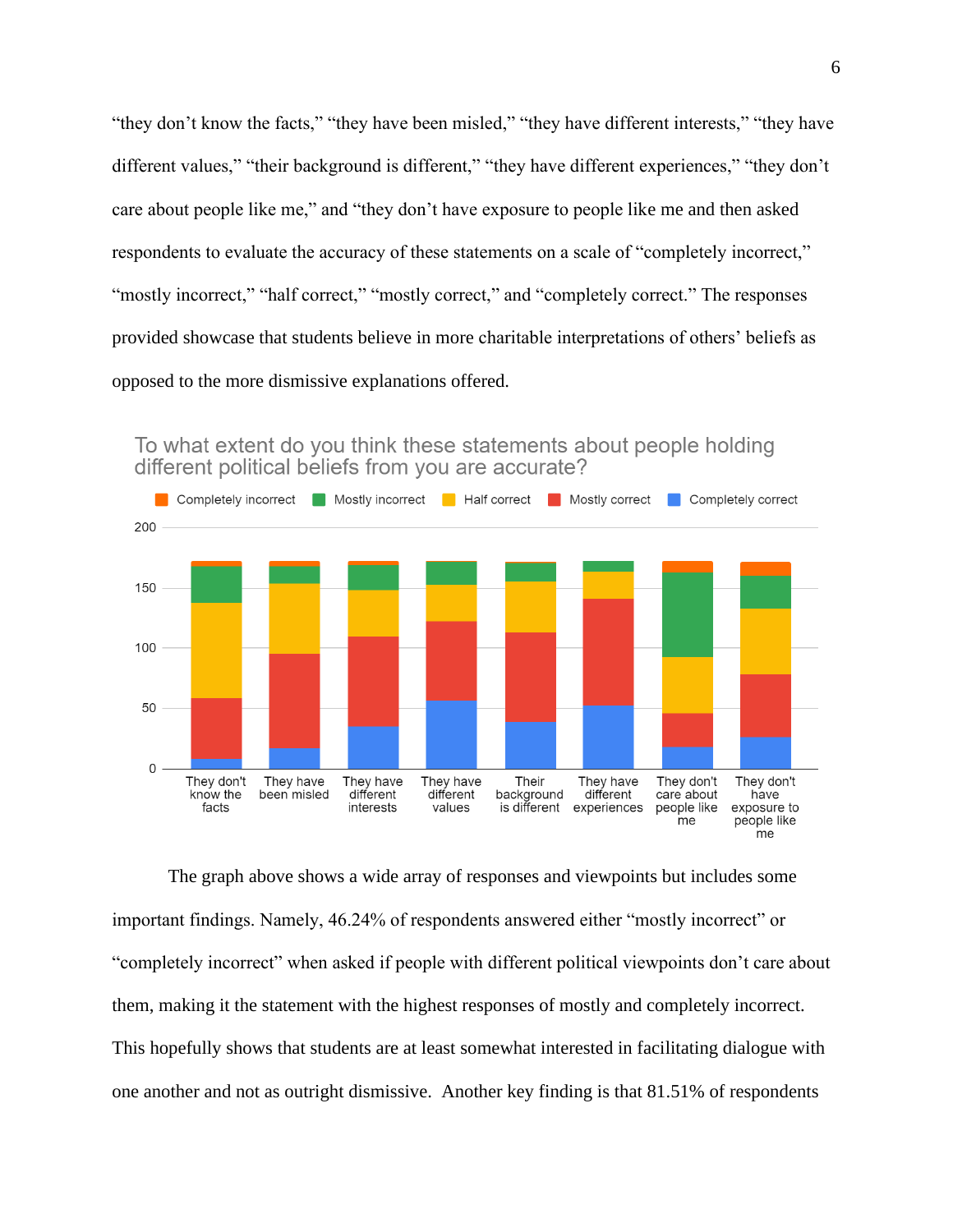said that different experiences mostly or completely explain different political views and 65.69% said the same of different backgrounds. This helps us understand how political divides based on different demographics (i.e. race, geographic background, gender, age) occur and could be useful in helping to foster more connections going forward.

#### **General attitude towards diversity of opinions and compromise**

A majority of Macalester students indicated that diversity of opinion is always important and that individual actions have some amount to a moderate amount of importance in addressing division, meaning that Macalester students value diversity and believe their actions could help overcome polarization.

Polarization is a very loaded topic, so we avoided using the term "polarization" in our survey in order to collect accurate data on students' perspectives on it. We avoided using the word polarization because we believed that students would have too much of a strong association and bias hearing that word. One question we used to gain student's perspectives on it was asking students to describe their beliefs on how divided the United States is. We prefaced the question with "I believe" and gave them the choices of "the U.S. can never resolve divisions," "the U.S. can resolve divisions, but it is not likely to happen," "the U.S. can and will resolve divisions, but not anytime soon," and "in the near future, divisions within the U.S. will be solved."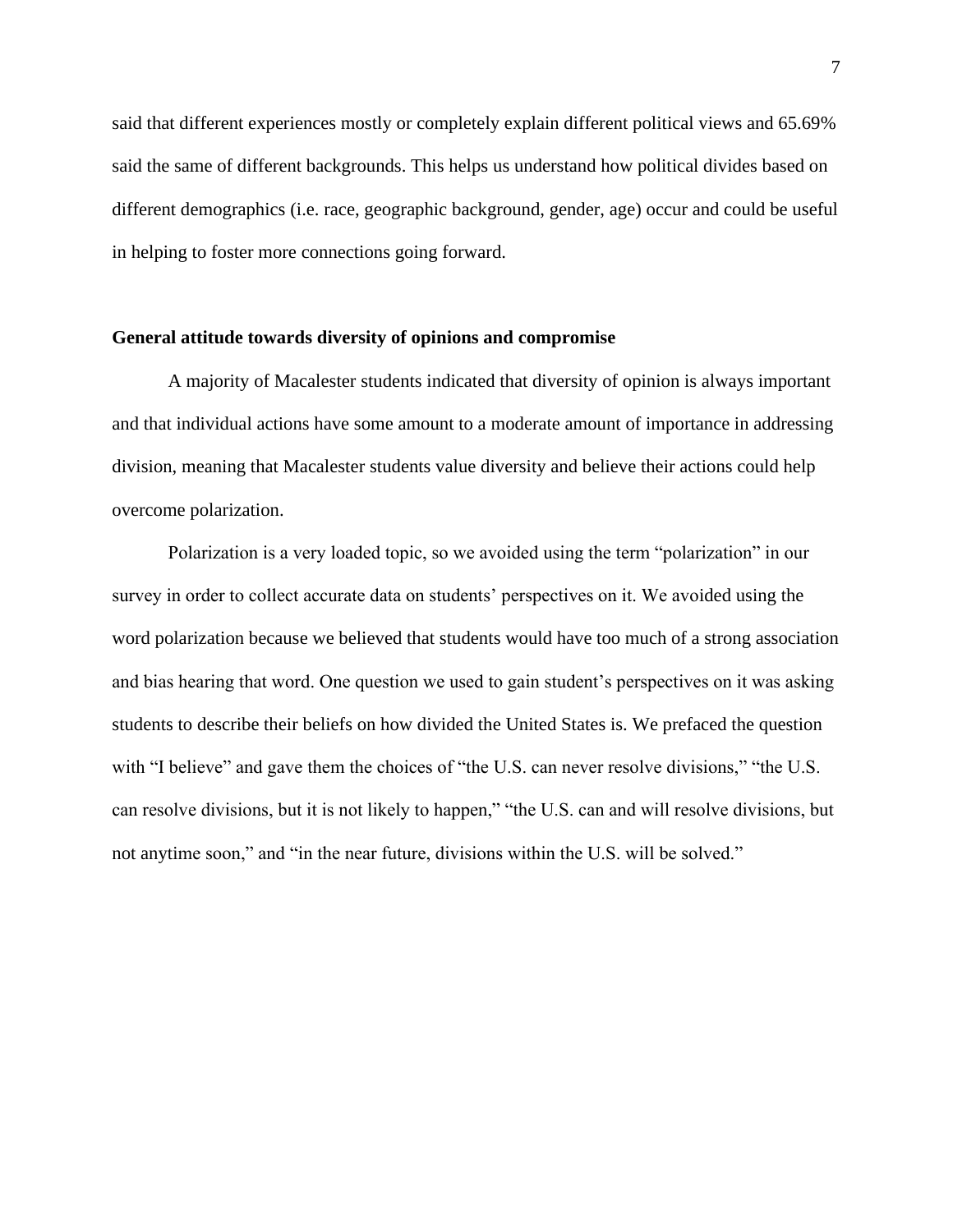| <i>I</i> believe that                                          |                  |                |
|----------------------------------------------------------------|------------------|----------------|
|                                                                | <b>Frequency</b> | <b>Percent</b> |
| The U.S. can never resolve divisions                           | 16               | 9.5%           |
| The U.S. can resolve divisions, but it is not likely to happen | 89               | 52.7%          |
| The U.S. can and will resolve divisions, but not anytime soon  | 61               | 36.1%          |
| In the near future, divisions within the U.S. will be solved   | $\mathcal{R}$    | 1.8%           |

Based on the data on the table above, it is clear that students believe that the divisions in the United States are difficult to resolve, and might not ever happen. The majority of students (52.6%) "the U.S. can resolve divisions, but it is not likely to happen." This high response rate shows that students believe that it is possible to bridge gaps and for people to come together, but it is not likely to happen. This response shows how important it is for as many people as possible to have the skills and access to communicate with others from different backgrounds. The second largest portion of students (30%) responded that "the U.S. can and will resolve divisions, but not anytime soon," showing us that Macalester students are interested in and have hope for solving polarization in the United States. With the majority of respondents falling into these two categories, it emphasizes how important it is to equip students with the skills to confidently address the issue of polarization.

Another question where respondents exhibited a high level of pessimism is where they were asked to evaluate the US government on the basis of three characteristics, representativeness, effectiveness at addressing important issues, and equity. Respondents were asked to rate the US government on those three characteristics, with a scale ranging from poor (1) to excellent (5). The average rating for all three characteristics was 1.52, and there was very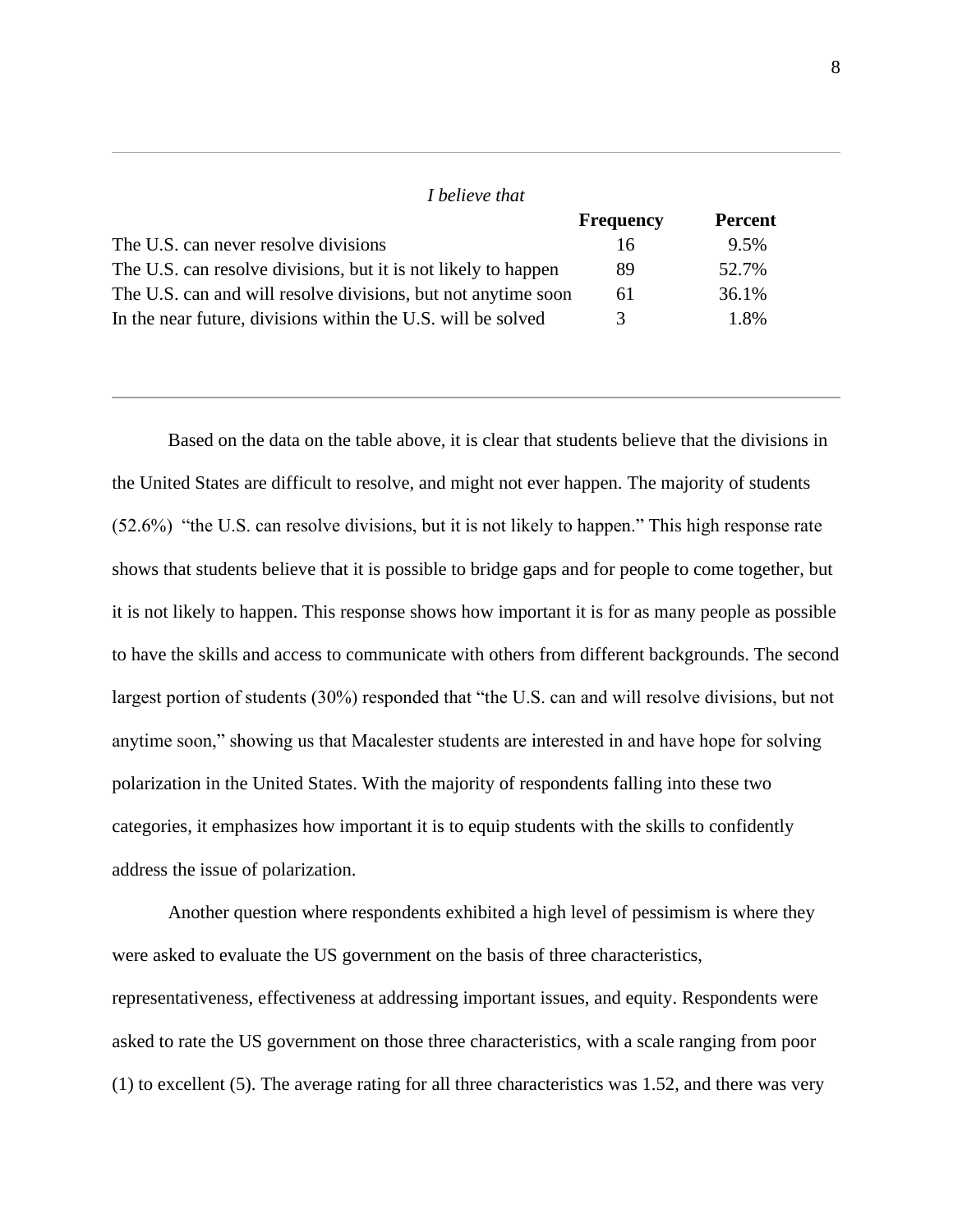little variation across the categories. This illustrates that Macalester students generally have a very negative perception of the US government. Such a negative perception of the US government may contribute to students' hesitancy to interact across political differences, especially in regards to electoral politics. Having an overall negative view of politics in the United States does not incentivize students to seek political compromise, as the effort required may not lead to desirable results.

Next, we wanted to investigate whether the extent of polarization reported by respondents could be attributed to a mere intolerance of diverse opinions. We gave respondents the statement "diversity of opinion in society is," and they could choose the from the following answers: always important, sometimes important, rarely important, and never important.

|  |  | Diversity of opinion in society is: |  |
|--|--|-------------------------------------|--|
|  |  |                                     |  |

|                     | <b>Frequency</b> Percent |         |
|---------------------|--------------------------|---------|
| Always important    | 116                      | 65.2%   |
| Sometimes important | 6 I                      | 34.3%   |
| Never important     |                          | $0.6\%$ |

Nearly all respondents said that diversity of opinions is either always important or sometimes important. Furthermore, 65.17% of respondents believe that diversity of opinions is always important. Thus, we can conclude that the majority of respondents value a diversity of opinions. If diversity of opinions is highly valued, any divides or polarization seen amongst respondents is not likely due to the mere intolerance to ideas other than their own.

Similar to a diversity of opinions, the willingness to compromise is also an important factor in polarization. Much of polarization, particularly political, is exacerbated by a lack of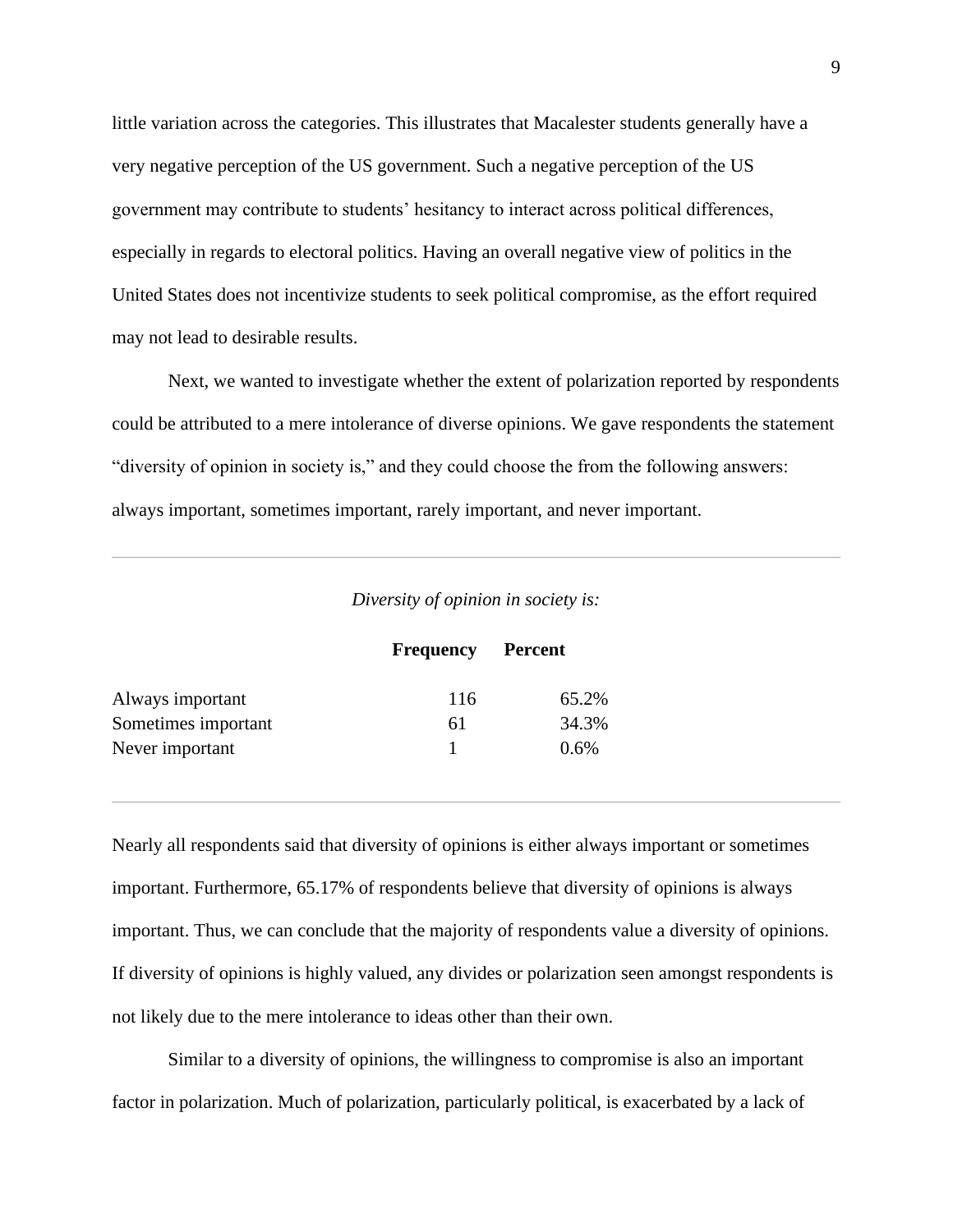ability to compromise. To gather Macalester students' opinions on compromise, respondents were asked "how important is it for different actors who disagree to advocate for their own beliefs or to seek compromise?" for three groups of people: members of the public, elected officials, and political parties. To answer, respondents were given a scale from 1 (advocate for their own beliefs) to 10 (seek compromise). Across the three categories, the mean score was 5.46, meaning that respondents overall were in the middle ground between compromise and advocating for their own beliefs. These numbers change slightly when looking only at political entities, as the mean scores for politicians and political parties were 6.198 and 5.8, respectively. Thus, students did not exhibit an overwhelming allegiance to either compromise or advocating for their own beliefs.

We recognize that there are a multitude of topics the last question encompasses, so we wanted to explore opinions on compromise regarding specific topics. Respondents were asked what areas, if any, on which they were unwilling to compromise their beliefs. The options were equality (racism, sexism, classism, etc), healthcare, financial security, commerce, housing, employment, and safety. Equality was overwhelmingly the most common answer, with 132 people saying they were unwilling to compromise their beliefs in this area. Healthcare and safety were the second and third most popular responses, with 85 and 62 in each category. The areas with the fewest responses were commerce and employment. From this, we can conclude that respondents care about compromise, but the extent to which is dependent on what is being compromised on. Students are less likely to value compromise with differing opinions if the compromise is regarding individuals' safety or humanity.

From this, we can recognize that thoughts on compromise are not monolithic. When speaking about seeking compromise, it is important to acknowledge that notions of equality are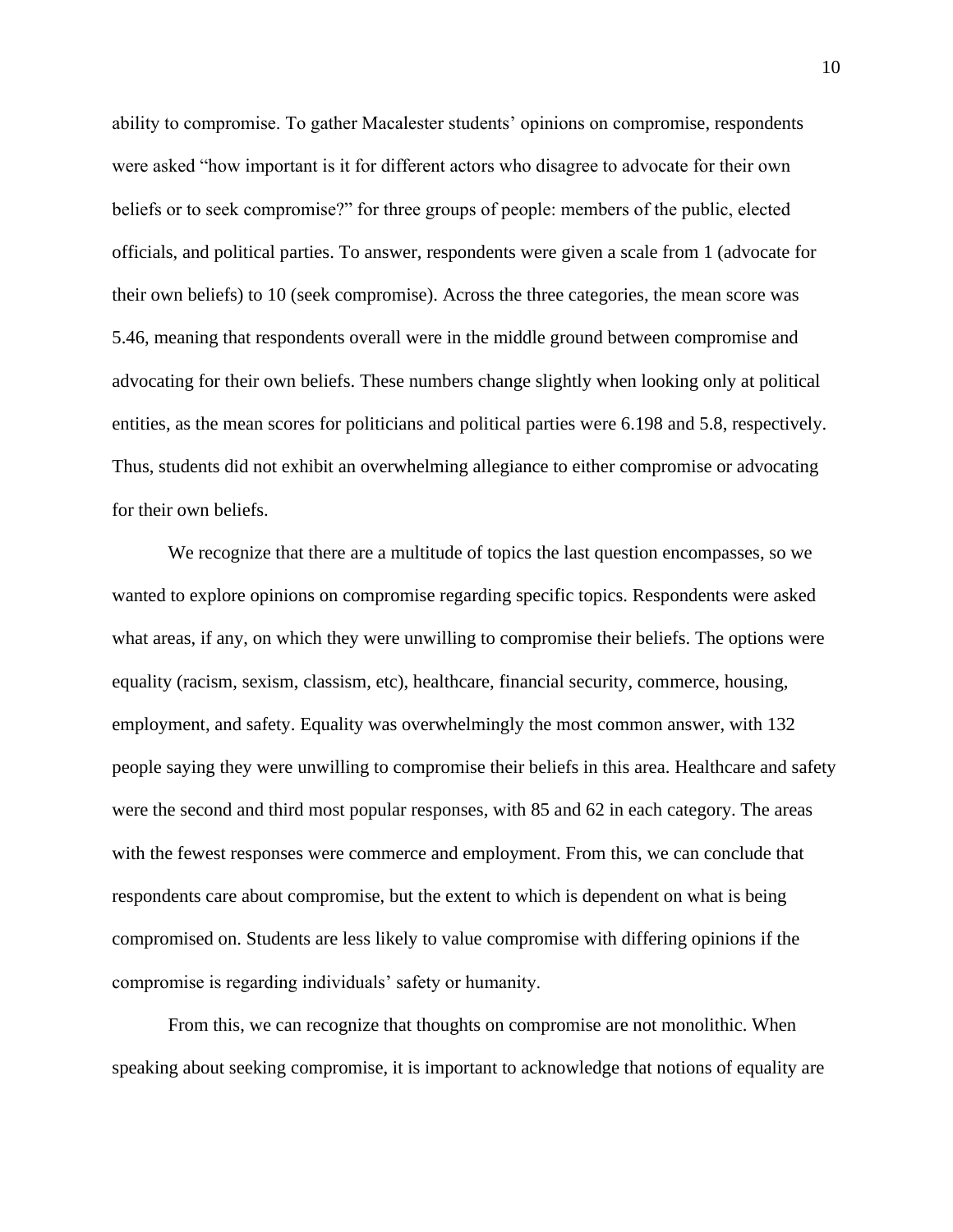likely to be very important to each individual. If one desires students to compromise with individuals who hold differing beliefs, it would be helpful to be clear in your expectations. Students will be more willing to engage in such an activity if they are aware that they will not be asked to compromise on beliefs of equality or safety.

#### **Assessment of individual ability**

A majority of Macalester students are moderately to extremely confident in their abilities to interact with those of different backgrounds, including class issues, race, and political divisions. In addition a majority of Macalester students view their abilities in active listening and respect for others as outstanding or very good and view their leadership abilities as good or fair, which shows that Macalester students believe they possess skills that are important to help overcome polarization and divisiveness.

In order to understand how confident students feel about their communication skills with people who are different from them (racially, politically, geographically, religiously, socioeconomically), we asked them how they rated their abilities in certain areas with respect to addressing social and political divisions (active listening, facilitating dialogue, respect for others, oral communication, written communication, and leadership). They responded with a scale from "outstanding" to "poor," and using the data, we can interpret that students have much less confidence in their leadership skills and ability to facilitate dialogue. In addressing polarization, it is important to understand what barriers students might be encountering internally when it comes to facilitating connections with people from different backgrounds. Once these barriers are understood, programs can work to address them, allowing students to feel more comfortable when interacting across differences. If we want to make a change and lessen polarization on an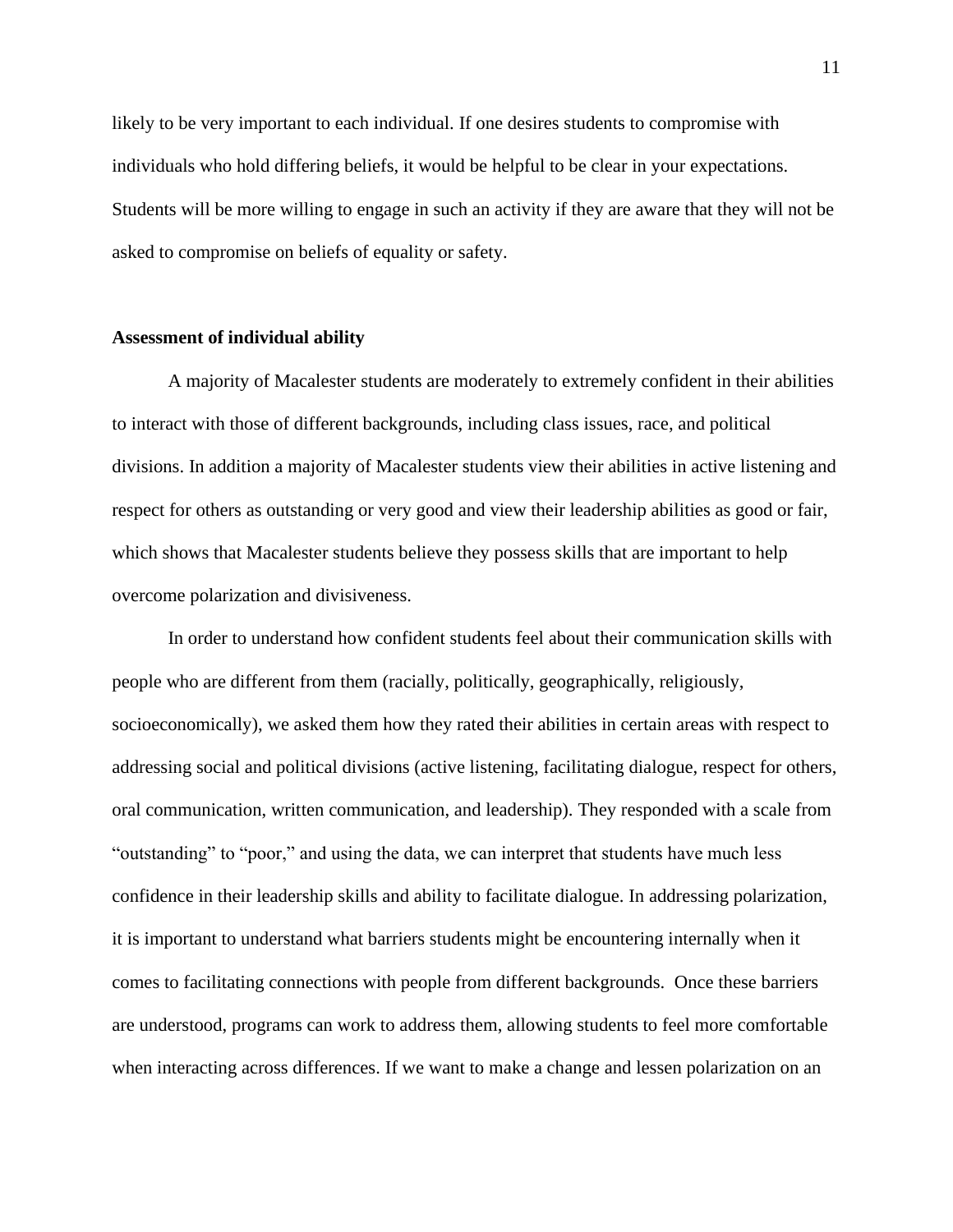individual level, this data that we collected will help us understand where students need to improve their skills and comfort level in order to communicate effectively with people who are different from them. Our survey showed that students want to discuss issues with people who are different from themselves, so with this data we collected and quantified in the chart below, we can see which internal barriers we can help students break down in order to feel confident having those kinds of discussions.



Students' self reported communication skill ability

The data displayed in the chart above shows that Macalester students are confident in their abilities to listen and respect others, but when it comes to portraying their own ideas they do not feel as confident. The categories with the highest level of "outstanding" as the response were "active listening" and respect for others, having 24% and 27%, respectively. As for "facilitating dialogue" and "leadership," only 8% and 7% of students said they were "outstanding," respectively. This demonstrates a large disparity between students' perceived ability to facilitate action for change and their willingness to listen.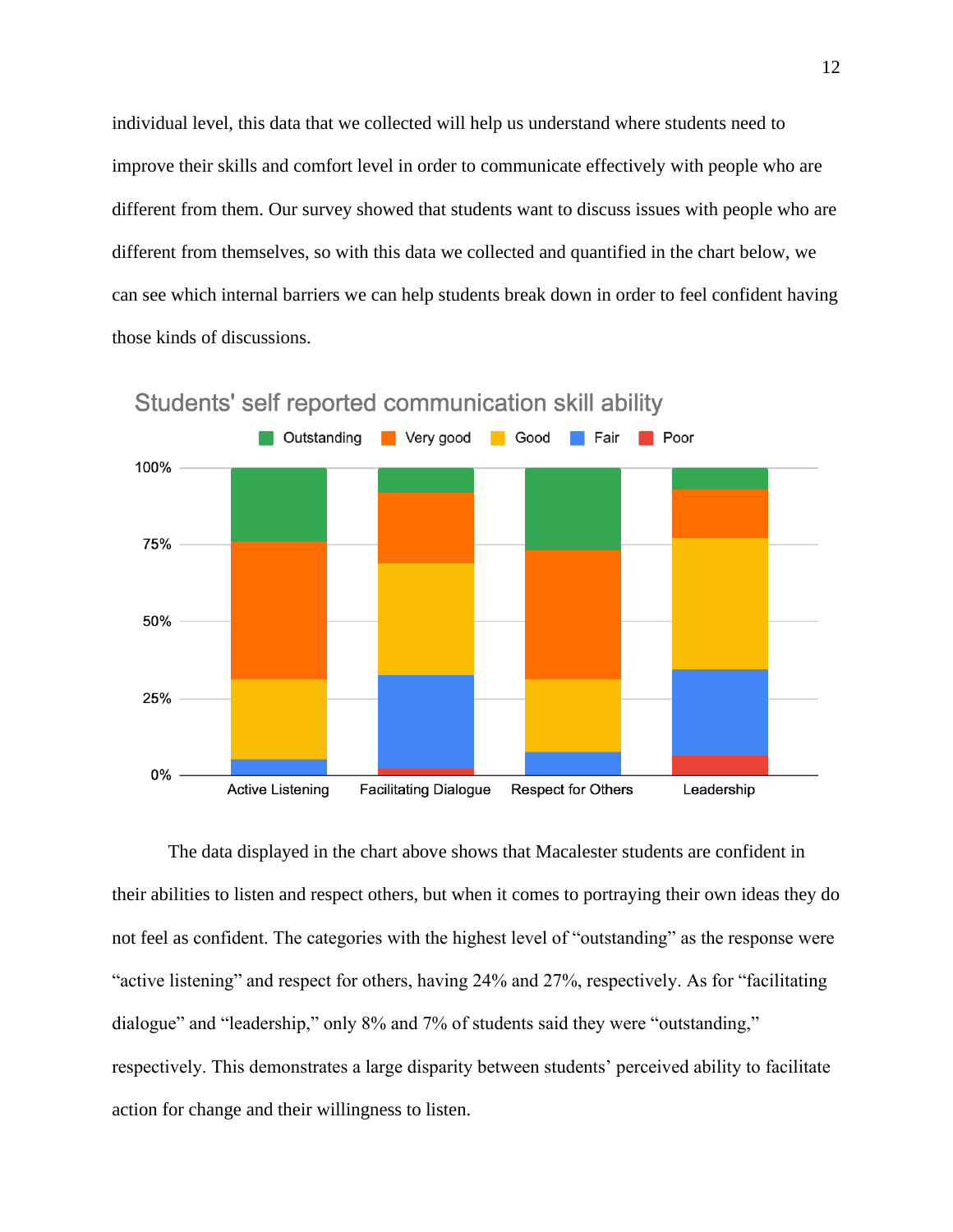This could cause and further polarization within the United States, because comparing it to other data from our survey, students overall were moderately to extremely interested in having conversations with people who differed from them on race/ ethnicity, gender, religious background, socioeconomic status, sexual orientation, political viewpoint, home landscape, and age. This data shows that students have a desire to discuss with people who are different from them, but they might not have the skills to facilitate these conversations. The data shows that students feel equipped and ready to listen and respect people of diverse backgrounds, but they do not feel that they have a strong skill set for initiating dialogue and being a leader and reaching out to people who are different from them.

Our group asked whether or not Macalester students felt like their actions could have an impact on addressing social and political divisions. The findings based on the data show that only 3 students of the 168 students (1.79%) that answered think that their individual actions have no impact on political and social divisions. 70 out of the 168 students who answered this question, (41.67%), think that they only have some impact on political and social divisions. On the other side, 64 out of the 168 students, (38.10%), who answered this question think that they have a moderate impact on political and social divisions. Lastly, 31 out of the 168 students, (18.45%), think that they have a lot of impact on political and social divisions. If we add the students who answered "no impact" and "some impact", we get 73 out of 168 or 43%. If we add the participants who answered "moderate impact" or "a lot of impact", we get 95 out of 168 or 57%. Overall, more than half of the students who answered this question believe that they have some type of individual impact on political and social divisions. From this data combined with the data on students' self reported communication skill ability, we can conclude that students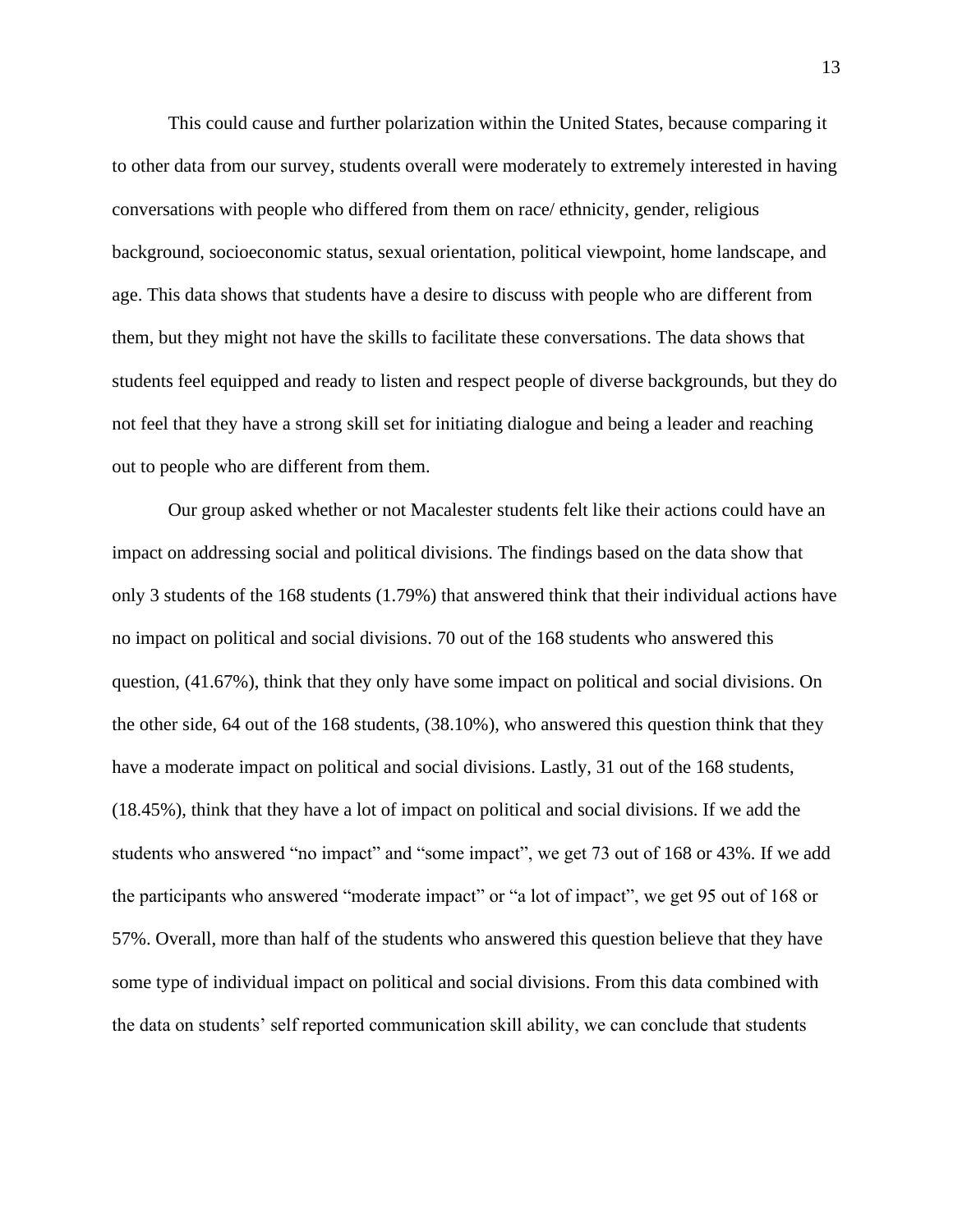believe in the power of individual impact, they just might need some guidance and confidence boosts in their communication abilities.

#### **Actual interactions across differences**

Our survey shows that Macalester students are the most interested in engaging with other students of different races and socioeconomic status, which are the same issues that were deemed as the most divisive. Taking this into consideration, this shows that Macalester students value diversity, which could help overcome polarization.

In attempts to gain an understanding into the emotions felt by students in regards to polarization, we asked respondents the level of nervousness they experience when interacting with individuals who hold differing political beliefs or values. We wanted to see if nervousness or anxiety was a potential barrier for students in interacting across political differences. Respondents were asked to what extent does interacting with individuals who hold differing political views make you nervous, and they could answer on the following scale: not at all, only a little, a moderate amount, a great deal, extremely.

*To what extent does interacting with individuals who hold different political beliefs or values make you nervous?*

|                   | <b>Frequency</b> | <b>Percent</b> |
|-------------------|------------------|----------------|
| Not at all        | 19               | 9.6%           |
| Only a little     | 49               | 24.7%          |
| A moderate amount | 68               | 34.3%          |
| A great deal      | 31               | 15.7%          |
| Extremely         | 5                | 2.5%           |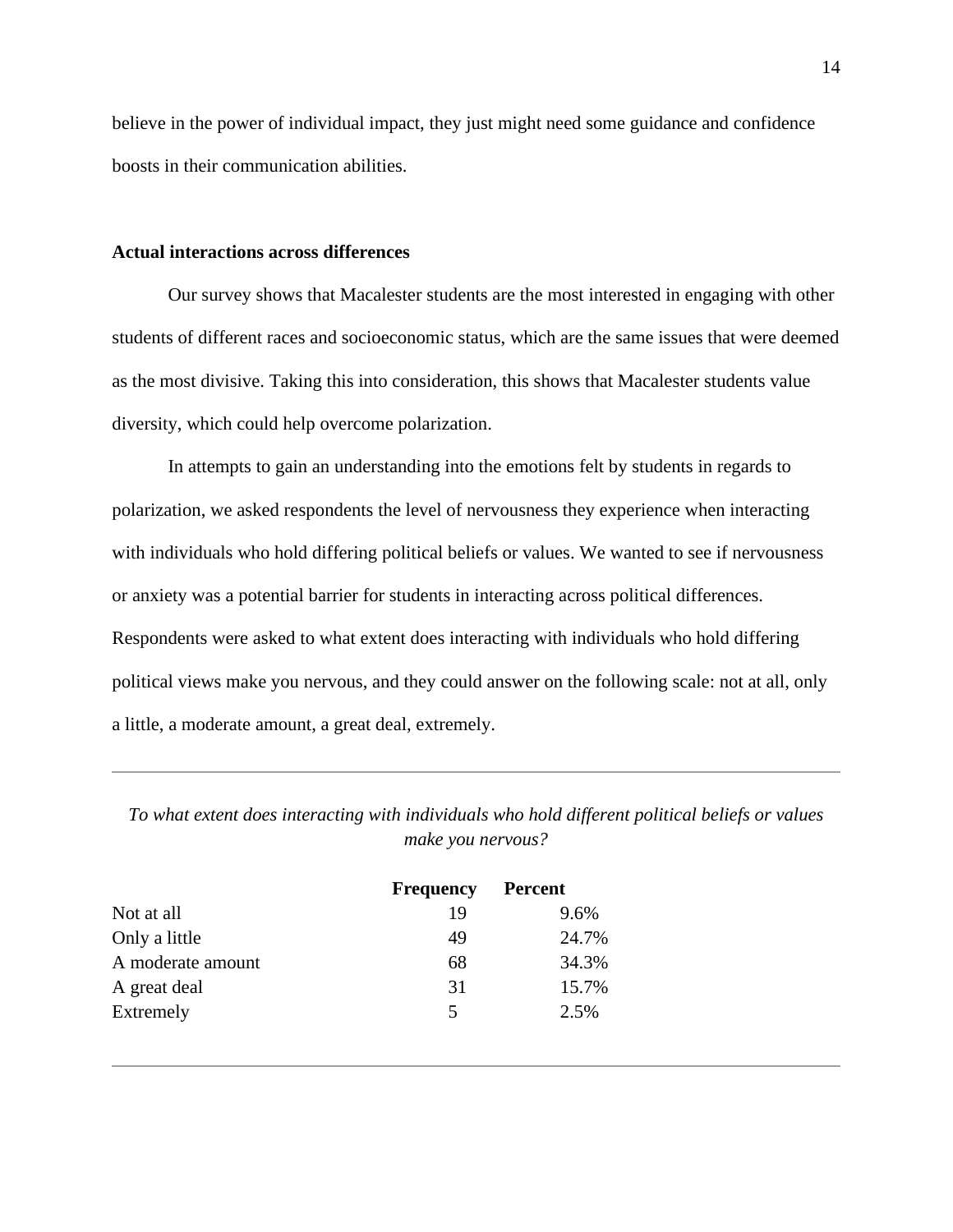As we can see from the table above, the majority of respondents report some level of nervousness when interacting with individuals who hold differing political beliefs or values. Nearly 89% of respondents feel some level of nervousness in such interactions, with 52.5% of respondents reporting a moderate to extreme level of nervousness. From these answers, we can see that nerves and anxiety are prevalent for students during interactions across political differences. Given that Macalester students value diversity of opinion, it is likely that nervousness is the barrier preventing people from interacting across differences, not just an intolerance of ideas. From the data, we can see that people are interested in engaging with people who hold different political beliefs, with 70% of people reported a moderate to extreme interest in making such connections. It is not a lack of interest that is prohibiting interactions across political differences, but nervousness. It is possible that this nervousness stems from a lack of self-rated ability to interact across differences, seen in the previous section.

One interesting thing to note from these responses is the gender breakdown of the answers. 40% of respondents who identify as a man report moderate to extreme levels of nervousness when interacting with individuals who hold differing political beliefs. This is contrasted with women and non-binary people, for who 70% and 80% report moderate to extreme levels of nervousness, respectively. Thus, we can conclude that men are less likely than women or non-binary people to report moderate to extreme nervousness when interacting with people who hold different political beliefs or values. This trend could be attributed to the fact marginalized genders are less likely to be respected in conversations across political differences, due to historical patterns of sexim and queerphobia.

The univariate data that we collected is helpful to understand how students feel about polarization, but in order to evaluate more complex relationships within the data, we utilized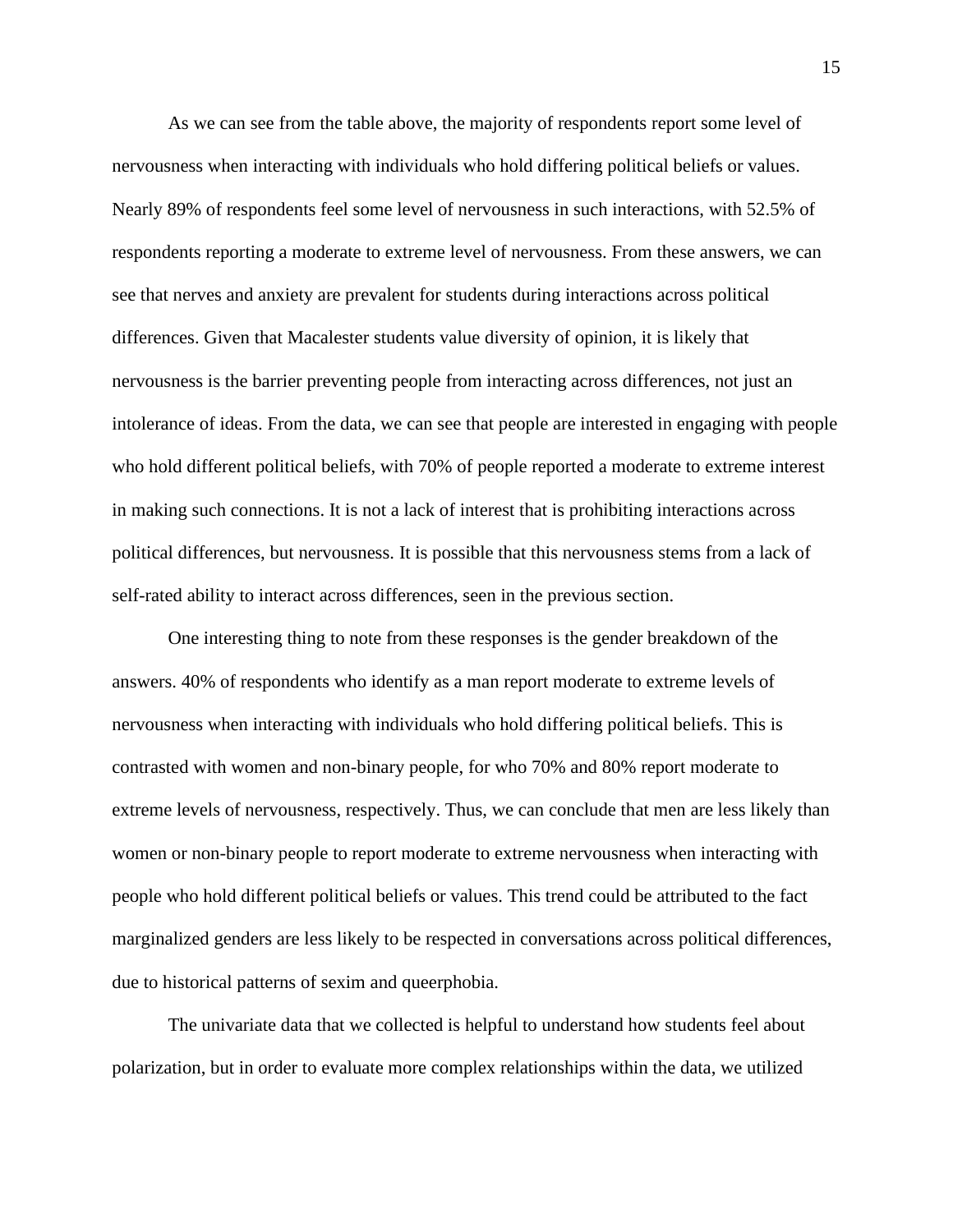crosstabulations. To better understand how we can help students bridge gaps and experience less polarization, we need to evaluate what is holding students back from being comfortable with interacting with those who are different from them. We compared different survey responses against each other, and analyzed it to learn more about why students act and feel the way they do about polarization.

#### **Association Between Interest in Communicating with Others and Division**

A trend that we discovered in our data was that respondents were most interested in communicating with people who are different from them based on race and ethnicity, and they also believe that the United States is overall very divided on the basis of race and ethnicity. In one question, we asked students how divided they think the United States is based on different factors such as gender, social class, age, political beliefs, race/ethnicity, etc. They could reply with "not at all," "only a little," "a moderate amount," "a great deal," or "completely." Based on race, 20.2% of students said the US is completely divided, 67.9% said it is divided a great deal, and 10.1% said it is moderately divided. We asked this question in order to understand how polarized students think that the United States on the basis of different background traits, since they can all cause rifts. The findings from this question are important to understand which areas of polarization are most severe and should be mended. We also asked how interested students were in engaging with people of different races, genders, religious backgrounds, etc. in discussions about public issues. Students could answer with "not at all interested," "only a little," "moderately," and "extremely." Overall, the majority of students were either moderately or extremely interested in conversing with people from different backgrounds. Race had the strongest response of students who were extremely interested; 58% of students replied that they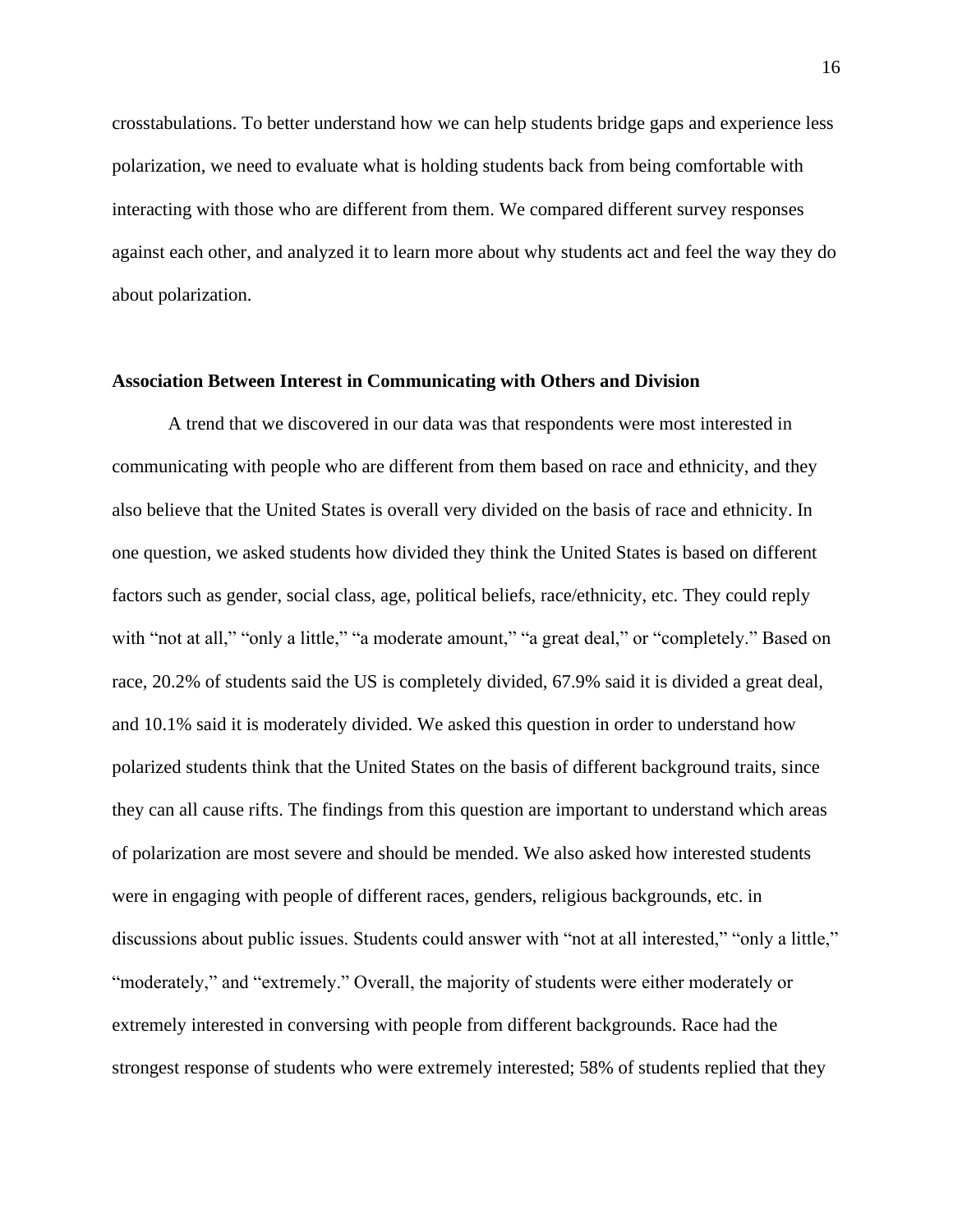were extremely interested in discussing public issues with someone who differs from them racially. This is the largest response by 9%. Using these two questions, we analyzed them in comparison to one another using cross tabulations since it is clear that students believe that the United States is very divided along racial lines, but also want to discuss issues with people of different races.

|                           |               |                  | Completely     | A great deal | Moderate amount | A little       |
|---------------------------|---------------|------------------|----------------|--------------|-----------------|----------------|
| How interested are you    | Not at all    | <b>Frequency</b> | $\overline{0}$ | 0            | $\theta$        |                |
| in engaging with in       |               | <b>Percent</b>   | $0.0\%$        | $0.0\%$      | $0.0\%$         | 0.0%           |
| conversation about        | Only a little | <b>Frequency</b> | $\theta$       |              |                 | $\overline{0}$ |
| <i>public issues with</i> |               | <b>Percent</b>   | $0.0\%$        | 50.0%        | 50.0%           | 0.0%           |
| people who differ from    | Moderately    | <b>Frequency</b> | 5              | 51           | 8               | $\overline{0}$ |
| you in race/ethnicity?    |               | <b>Percent</b>   | 7.8%           | 79.7%        | 12.5%           | 0.0%           |
|                           | Extremely     | <b>Frequency</b> | 29             | 62           | 8               | $\overline{2}$ |
|                           |               | <b>Percent</b>   | 28.7%          | 61.4%        | 7.9%            | 2.0%           |

*How much is the United States divided on the basis of race?*

In the table above, you can see that the students who were moderately and extremely interested in discussing issues with people of different races also believe in the majority that the United States is either completely or a great deal divided. 28.7% of students believe that the United States is completely divided and are extremely interested in discussion with someone of a different race than themselves, followed up by 61.4% of students who are extremely interested believing that the country is divided a great deal. This is in comparison to 7.8% of students who were moderately interested thought that the country is completely divided, although 79.7% of students who were moderately interested thought that the country is divided a great deal. This finding is important because it shows that how much a student believes the United States is divided based on race correlates with how much they want to discuss issues with people of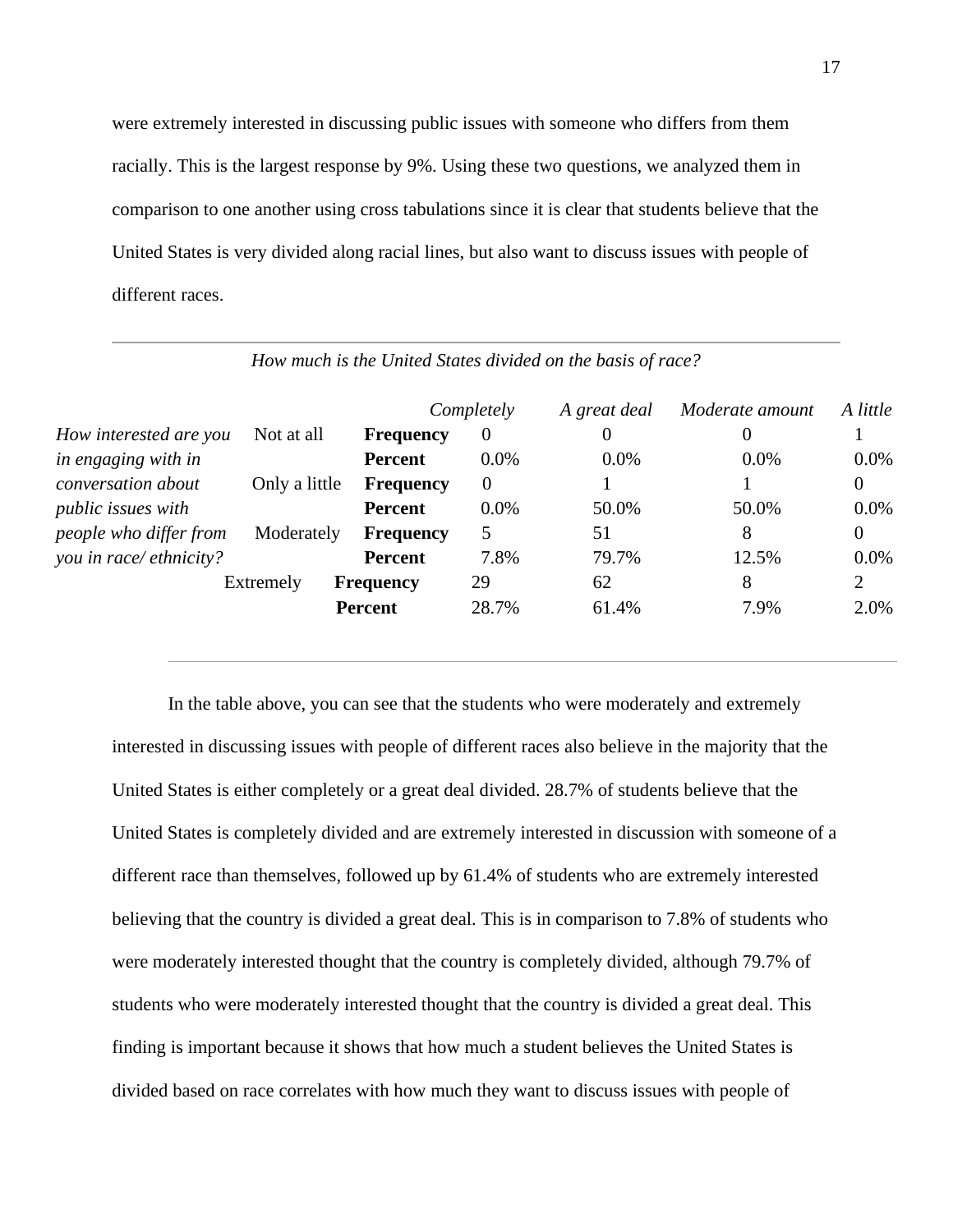different races. Students who view the country as more racially divided desire this conversation more than others who think the country is less racially divided.

#### **Association Between Valuation and Nervousness**

An association we examined was between how valued a person's public issues perspectives are by politically contrasting students and an individual's level of nervousness when interacting with a politically dissimilar population. Among the 172 participants, 40% feel that interacting with individuals who hold differing political beliefs makes them moderately nervous, with another 19% stating that it makes them a great deal nervous and 3% identifying that it makes them extremely nervous. In regards to how valued a person's perspectives are based on political differences 94% of participants answered that they believe their public issues perspectives are not at all, only a little, or moderately valued by those with different political perspectives. 23% feel that their perspectives are not at all valued, while 45% contend that their perspectives are only a little valued. For reference, the demographic for which the next largest contingent of people state that they felt their perspectives are not at all valued is that of older generations; among the 184 participants who answered the generational prompt, 7% feel their perspectives are not at all valued by older generations, and 29% record that that their perspectives are only a little valued by older generations. This indicates a clear distinction between how people feel their perspectives are evaluated by those with differing politics compared with those who hold demographic dissimilarities other than politics. Our data led us to question: do people feel reluctant to engage with those who hold contrasting political beliefs *because* they feel their perspectives are marginally valued?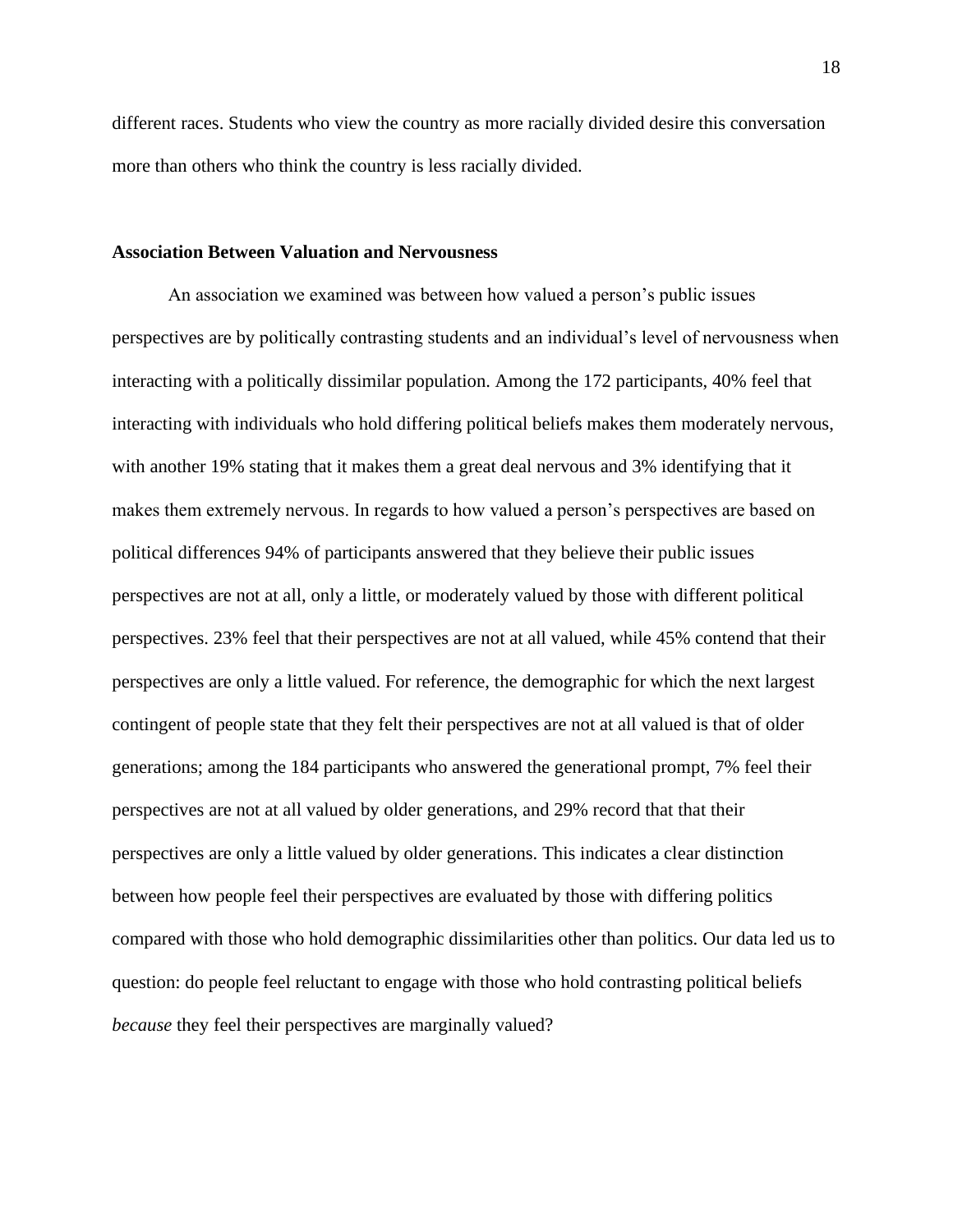To test the potential association between these two variables, we created a compressed cross tabulation. To examine whether the likelihood of expressing moderate to extreme nervousness when interacting with people who hold different political beliefs varies based on how valued students feel by others of various backgrounds, we compared students who reported that their perspectives were valued only a little or not at all to students who reported being their perspectives were moderately to completely valued.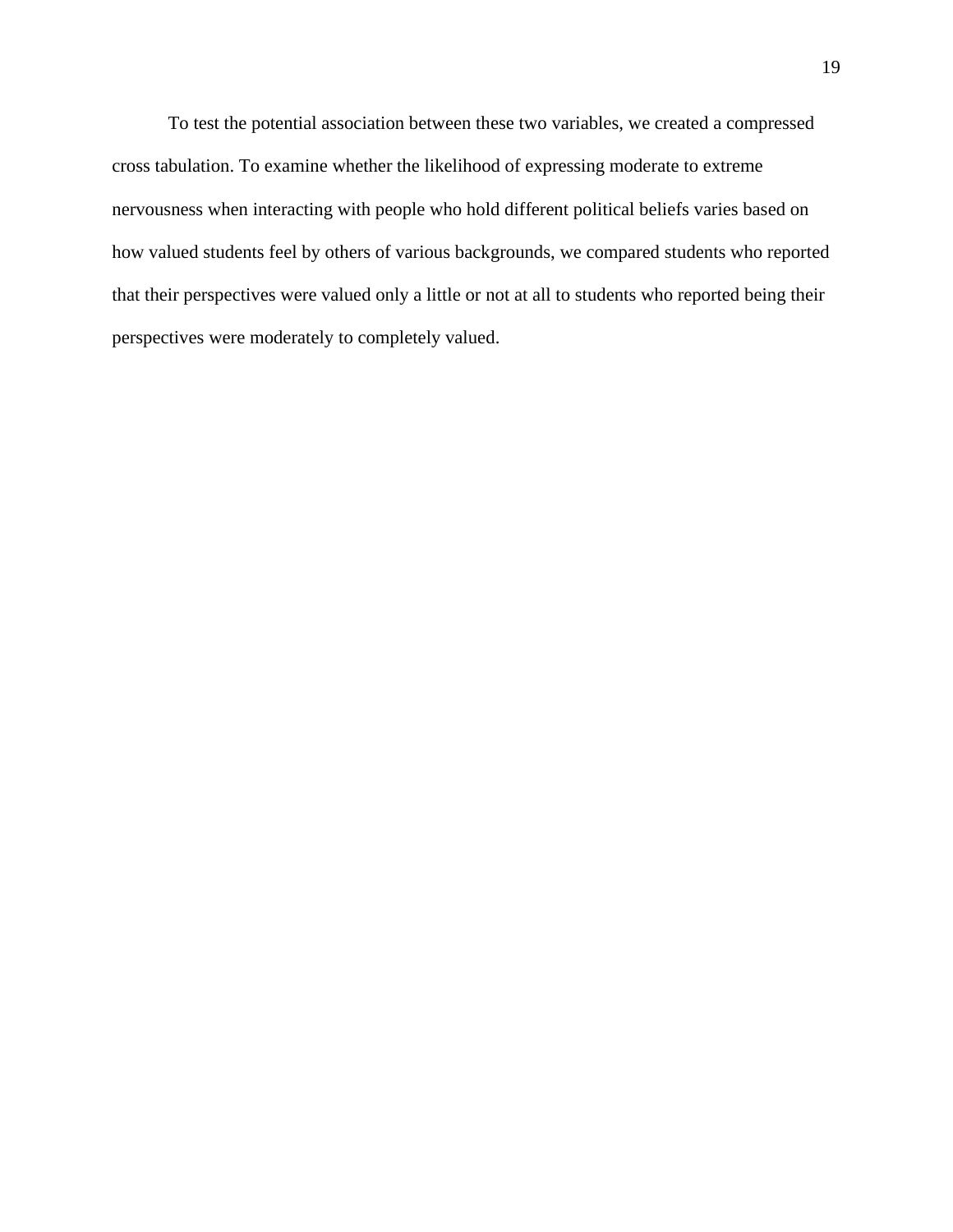Association between the extent to which individuals' perspectives are valued by those with different political opinions and level of nervousness felt when interacting across political differences

|                          |                  | Low nervousness | High nervousness   |
|--------------------------|------------------|-----------------|--------------------|
| Low valuation by others  | <b>Frequency</b> | 39              | 78                 |
|                          | <b>Percent</b>   | 33.3%           | 66.7%<br>(p < .05) |
|                          |                  |                 |                    |
| High valuation by others | <b>Frequency</b> | 29              | 26                 |
|                          | <b>Percent</b>   | 52.7%           | 47.3%              |
|                          |                  |                 | (p < .05)          |

Looking at the crosstabulation, we can see interesting variation across the variables. Of people who reported a low level of nervousness when interacting across political differences, nearly 53% believe that opposing individuals have a value of their opinions. Thus, if the respondents experience a low level of nervousness in these interactions, they are more likely to have their opinions valued by others. Conversely, individuals who experience a high level of nervousness when interacting with people who hold differing political views are more likely to feel that their perspectives will not be valued. From this, we can conclude that there is an association between an individual's perspectives being discounted and a high level of nervousness experienced when interacting across political differences. Thus, reluctance to interact with people who hold differing political beliefs likely stems from the nervousness experienced when one's ideas are discounted by others.

To dig deeper into this pattern, we wanted to see how nervousness affects one's *desire* to interact with people who hold differing political opinions. To do so, we constructed a three way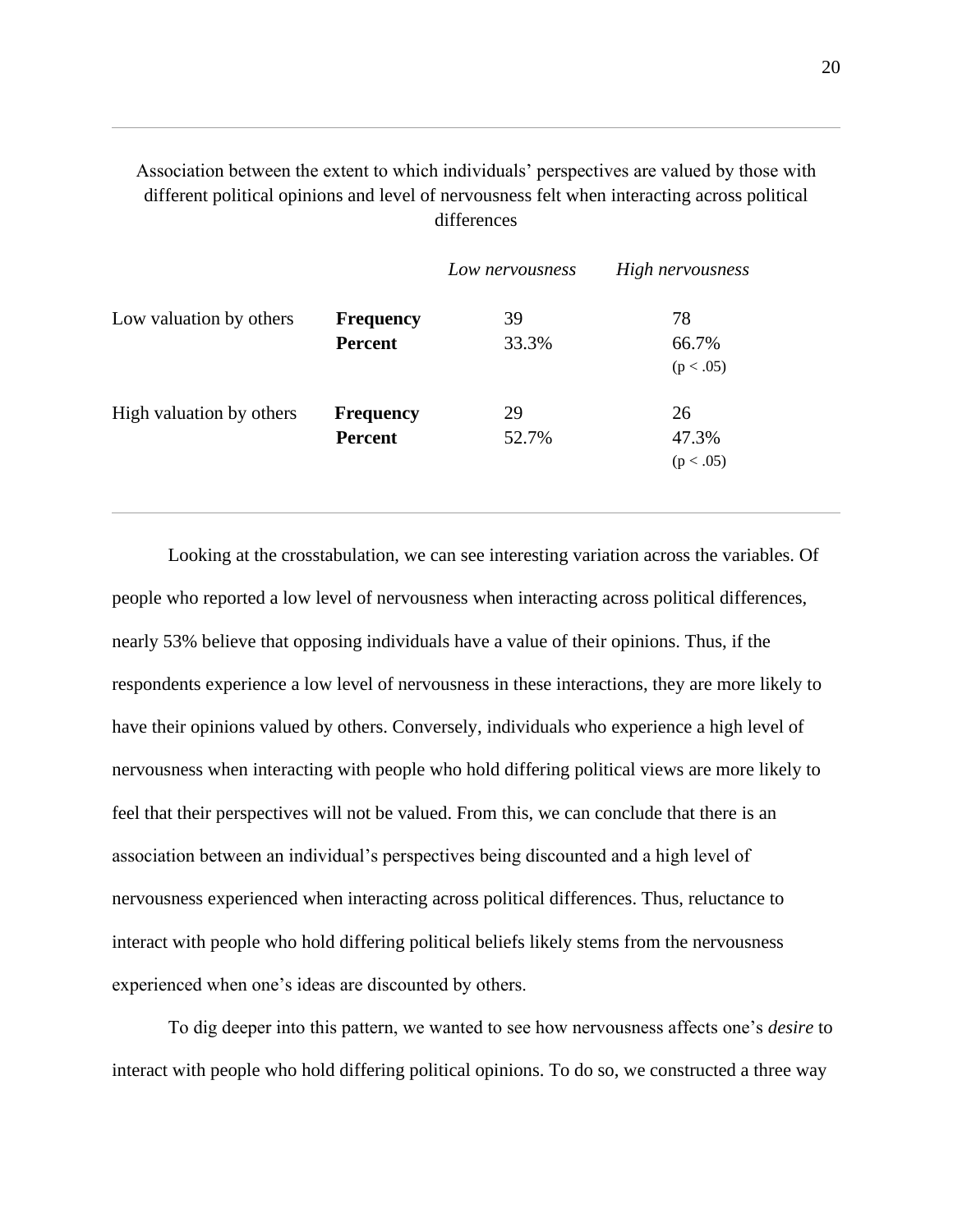cross tabulation. There are many notable items in this table. First, the majority of respondents who have little to no interest in engaging across political differences experience a high level of nervousness in such interactions. The distribution of level of nervousness was nearly identical between those whose perspectives are valued by people with opposing political ideologies, and those who aren't (78% and 77.8% of respondents experiencing high levels of nervousness, respectively).

Association between the extent to which individuals' perspectives are valued by those with different political opinions and level of nervousness felt when interacting across political differences, separated by interest in engaging with those who hold different political views

|                          |                  | Low nervousness | High nervousness |
|--------------------------|------------------|-----------------|------------------|
| Low interest             |                  |                 |                  |
| Low valuation by others  | <b>Frequency</b> | 9               | 32               |
|                          | <b>Percent</b>   | 22.0%           | 78.0%            |
| High valuation by others | <b>Frequency</b> | 2               | 7                |
|                          | <b>Percent</b>   | 22.2%           | 77.8%            |
|                          |                  |                 | $(p = .9)$       |
| <i>Moderate interest</i> |                  |                 |                  |
| Low valuation by others  | <b>Frequency</b> | 15              | 36               |
|                          | <b>Percent</b>   | 29.4%           | 70.6%            |
| High valuation by others | <b>Frequency</b> | 10              | 14               |
|                          | <b>Percent</b>   | 41.7%           | 58.3%            |
|                          |                  |                 | $(p=.29)$        |
| High interest            |                  |                 |                  |
| Low valuation by others  | <b>Frequency</b> | 15              | 10               |
|                          | <b>Percent</b>   | 60.0%           | 40.0%            |
| High valuation by others | <b>Frequency</b> | 17              | $\overline{4}$   |
|                          | <b>Percent</b>   | 81.0%           | 19.0%            |
|                          |                  |                 | $(p=.12)$        |
|                          |                  |                 |                  |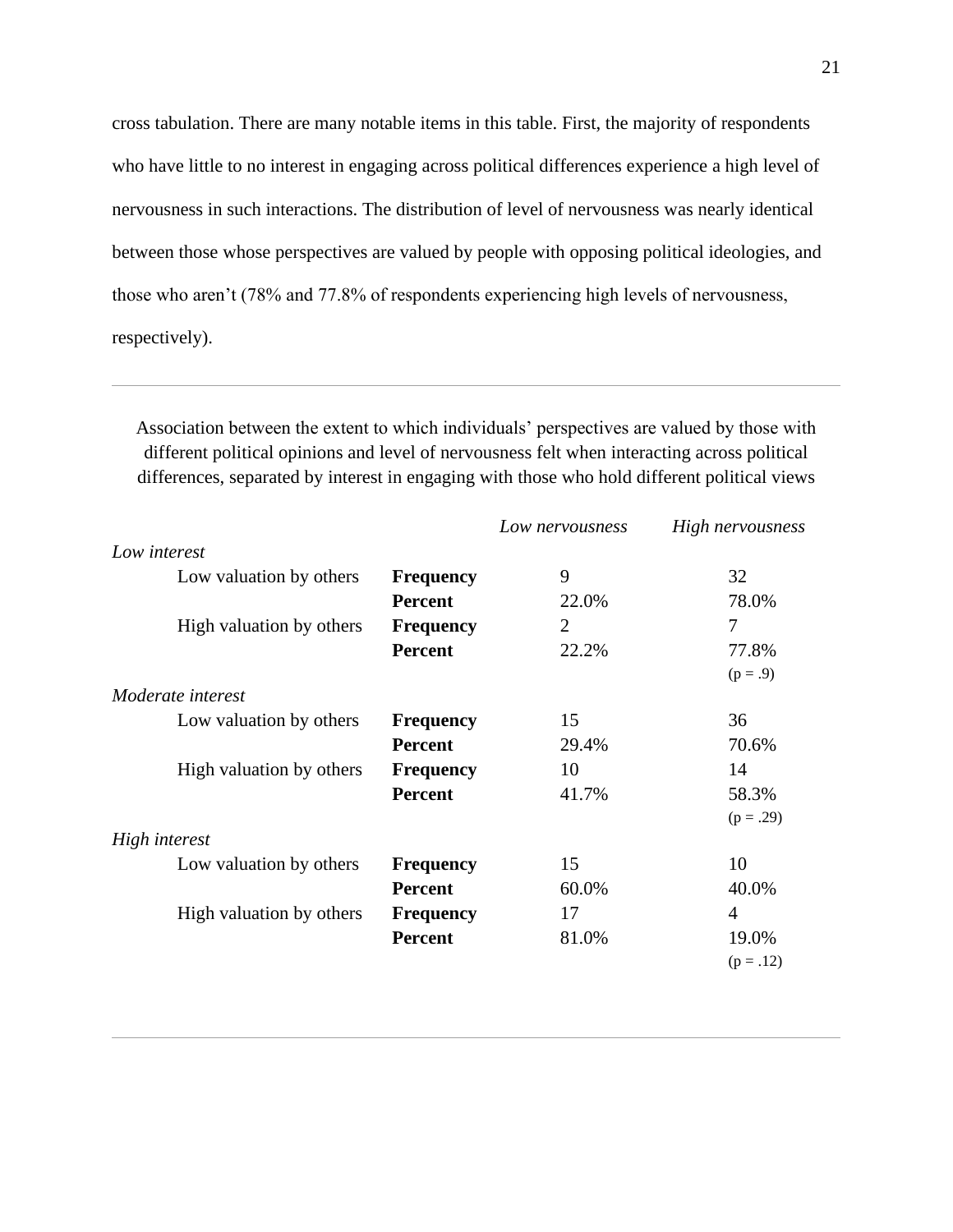It is important to note that only the third cross tabulation is statistically significant. The first two have p values that are too high to be able to say there is a reliable association. While it is unfortunate that the majority of this three way cross tabulation is not statistically significant, we can still draw conclusions from the last panel. Of the respondents who reported a high level of nervousness, they were more than twice as likely to believe that their perspectives were valued little by others. The opposite trend is seen amongst people who experience low nervousness, as they are more likely to believe that their perspectives have a high valuation by others. Thus, even amongst people who have a high interest in engaging with people who hold different political beliefs, higher levels of nervousness is still associated with the individual's perspective being valued by others. While we thought that adding the third variable of interest in engaging across differences would further expand the initial association, we can conclude that it does not impact level of nervousness in a significant manner. Valuation by others impacts the level of nervousness experienced the most significantly of the tested variables.

Ultimately, students are nervous to interact with people who hold different political beliefs. This nervousness likely stems from the combination of students feeling that their perspectives will not be valued and the lack of self-rated ability to utilize necessary interpersonal skills when interacting across differences. It is important to work to break down this nervousness, as these reservations can lead to severe hesitancy to build across differences. Perhaps the reasoning for this hesitancy is that people believe our differences define us to a greater extent than our commonalities; in reality however, the truth is vice-versa, and the findings remind us that we must collectively improve at getting to know one another as human beings rather than prematurely judging based on the political affiliation of our peers.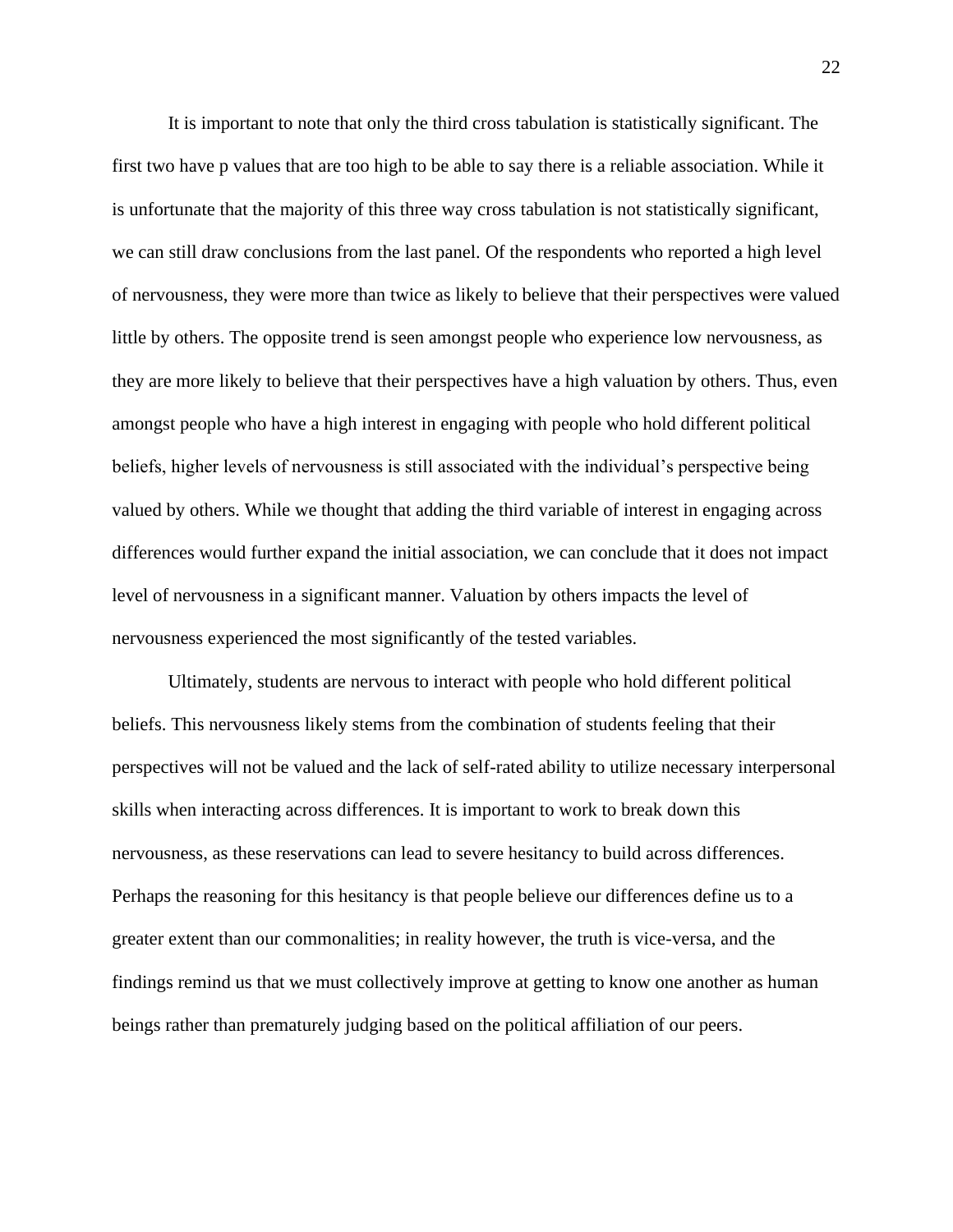#### **Conclusion**

In conclusion, our survey results found that as a whole, Macalester students believe that the United States is overall moderately to extremely divided on the basis of race, social class, political beliefs, religious beliefs, level of education, geographic background (rural/urban), ethnicity, gender, and sexual orientation. This is due to nervousness about interacting with people who are different from themselves, along with students feeling that their ideas are not valuable when presenting them to someone with differing viewpoints and students not feeling like they have the leadership and dialogue skills to facilitate these discussions. The vast majority of students responded that they have some level of desire to have discussions and interact with people who have different backgrounds than them, but from the data collected we found that they need more access to these conversations in order to improve their skills and confidence when talking to someone who is different from them.

Often Macalester students do not have access to a fully diverse range of people and viewpoints, and this has caused them to become nervous and unconfident when they do have that opportunity. In order for students to interact with a larger range of people, it would be beneficial for groups within Macalester to organize and facilitate discussions with students and people who have different backgrounds. For example, students could talk to people who live in a rural area or have a different political viewpoint than themselves. They could establish a relationship through a penpal type system, where they could get to know each other and maintain contact in a low pressure environment. This would allow students to feel more comfortable and less nervous discussing issues with people who differ from them. Another way to help students interact with people who are different from them is to incorporate dialogue and leadership skills specifically focusing on interacting with people of different backgrounds into more courses at Macalester.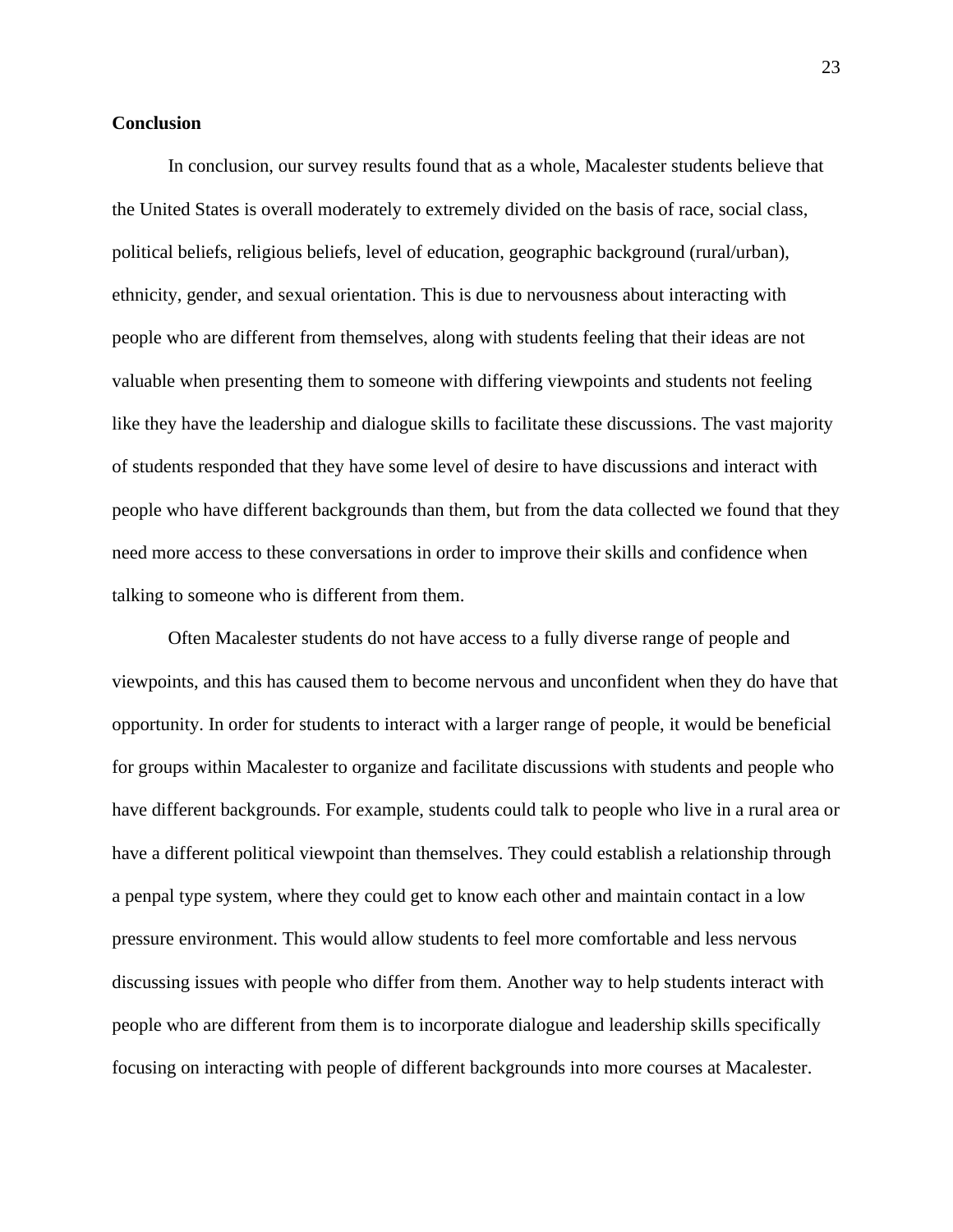This would help build students' confidence levels when discussing issues with others, because Macalester can easily become an echochamber. Overall, students need to be encouraged to branch out and discuss their ideas with people outside of the Macalester bubble.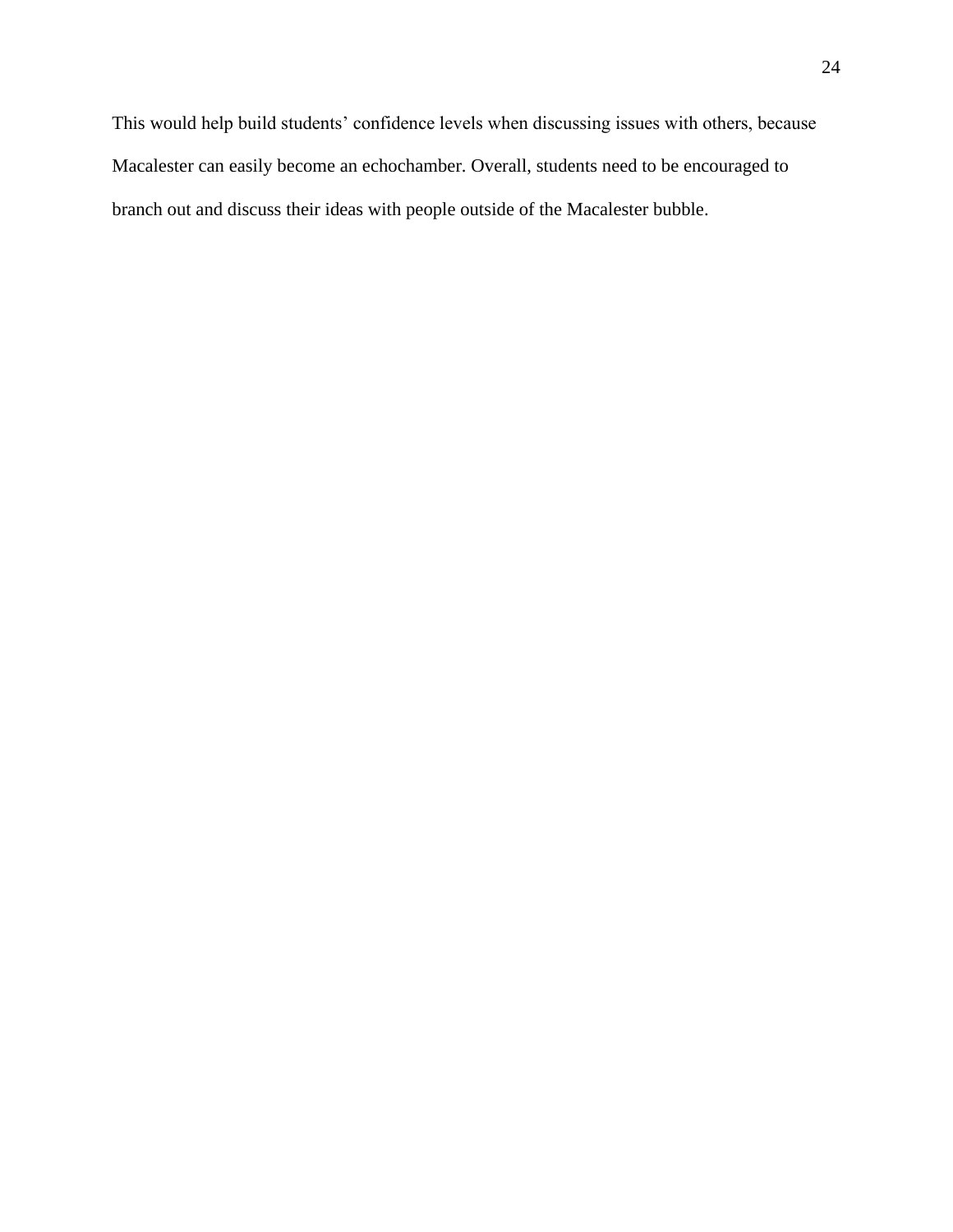### **Survey Appendix**

Q1: How interested are you in engaging in conversation about public issues with people who differ from you in: race/ethnicity, gender, religious background, socioeconomic status, sexual orientation, political viewpoint, home landscape, age/generation

- not at all interested
- only a little
- moderately
- extremely

Q2: How confident are you in your ability to interact with people who are different from you in: race/ethnicity, gender, religious background, socioeconomic status, sexual orientation, political viewpoint, home landscape, age/generation

- not confident at all
- only a little
- moderately
- extremely

Q3: To what extent are your perspectives on public issues valued: in academic discussion, by your friends, by your family, by older generations, by people with different political beliefs

- not at all
- only a little
- moderately
- greatly
- completely

Q4: In discussions about public issues, how often are your perspectives discounted due to your: race, gender, religion, place of residence, sexual orientation, age

- none of the time
- some of the time
- most of the time
- all of the time

Q5: Diversity of opinion in society is:

- always important
- sometimes important
- rarely important
- never important

Q6: How important is it for different actors who disagree to advocate for their own beliefs or to seek compromise? Please rate for the following actors by selecting on this scale:

It is better when (members of the public, elected officials, political parties):

Advocate for their own beliefs Seek compromise 1 2 3 4 5 6 7 8 9 10

Q7: To what extent does interacting with individuals who hold different political beliefs or values make you nervous?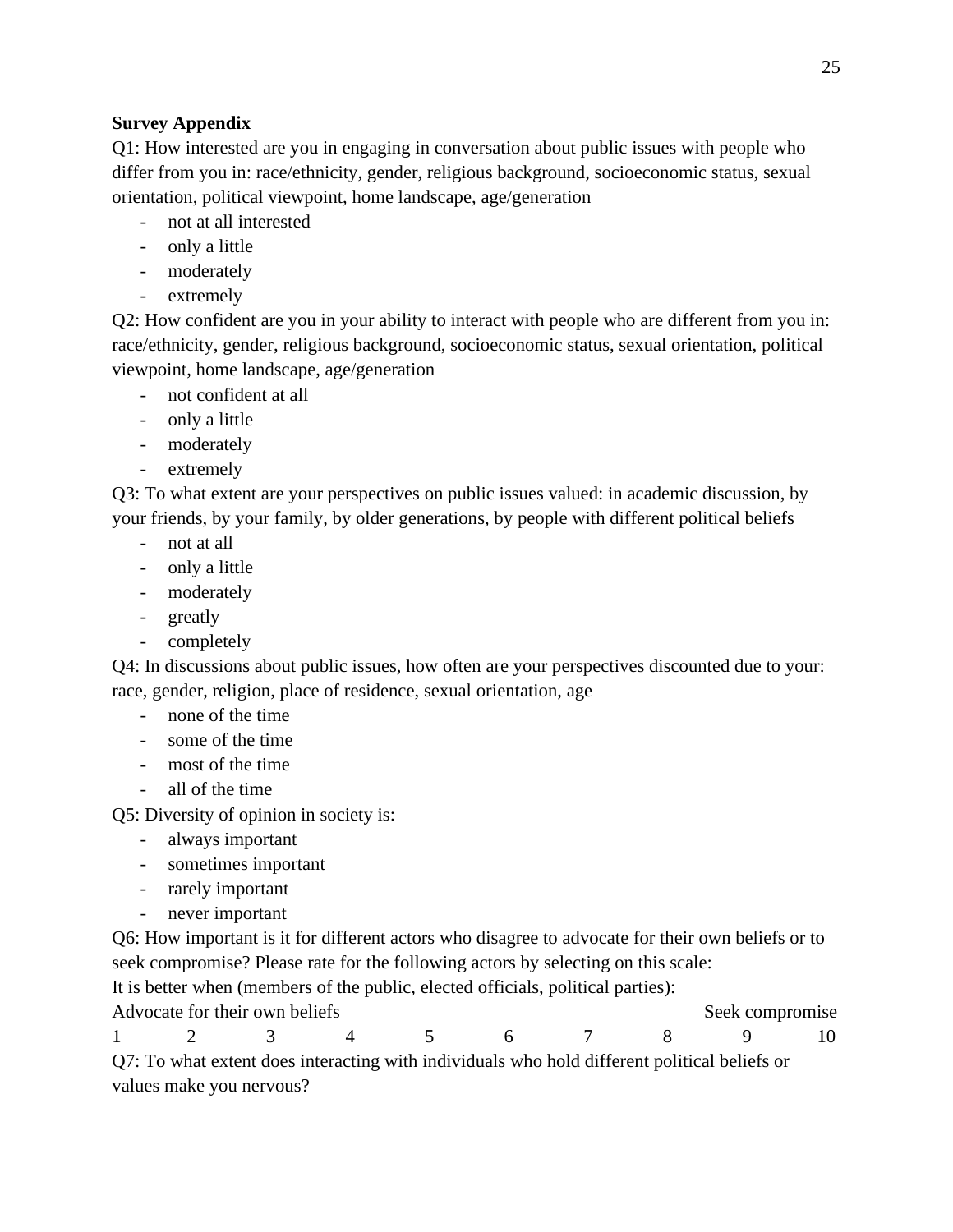- not at all
- only a little
- a moderate amount
- a great deal
- extremely

Q8: To what extent do you think these statements about people holding different political beliefs from you are accurate: they don't know the facts, they have been misled, they have different interests, they have different values, their background is different, they have different experiences, they don't care about people like me, they don't have exposure to people like me

- completely correct
- mostly correct
- half correct
- mostly incorrect
- completely incorrect

Q9: In addressing social and political divisions, individual actions have:

- no impact
- some impact
- moderate impact
- a lot of impact

Q10: How do you rate your abilities in the following areas with respect to addressing social and political divisions: active listening, facilitating dialogue, respect for others, oral communication, written communication, leadership

- outstanding
- very good
- good
- fair
- poor

Q11: In general, how much is the United States divided?

- completely
- a great deal
- a moderate amount
- only a little
- not at all

Q12: More specifically, how much is the United States divided on the basis of: race, social class, political beliefs, religious beliefs, level of education, geographic background, ethnicity, gender, sexual orientation

- completely
- a great deal
- a moderate amount
- only a little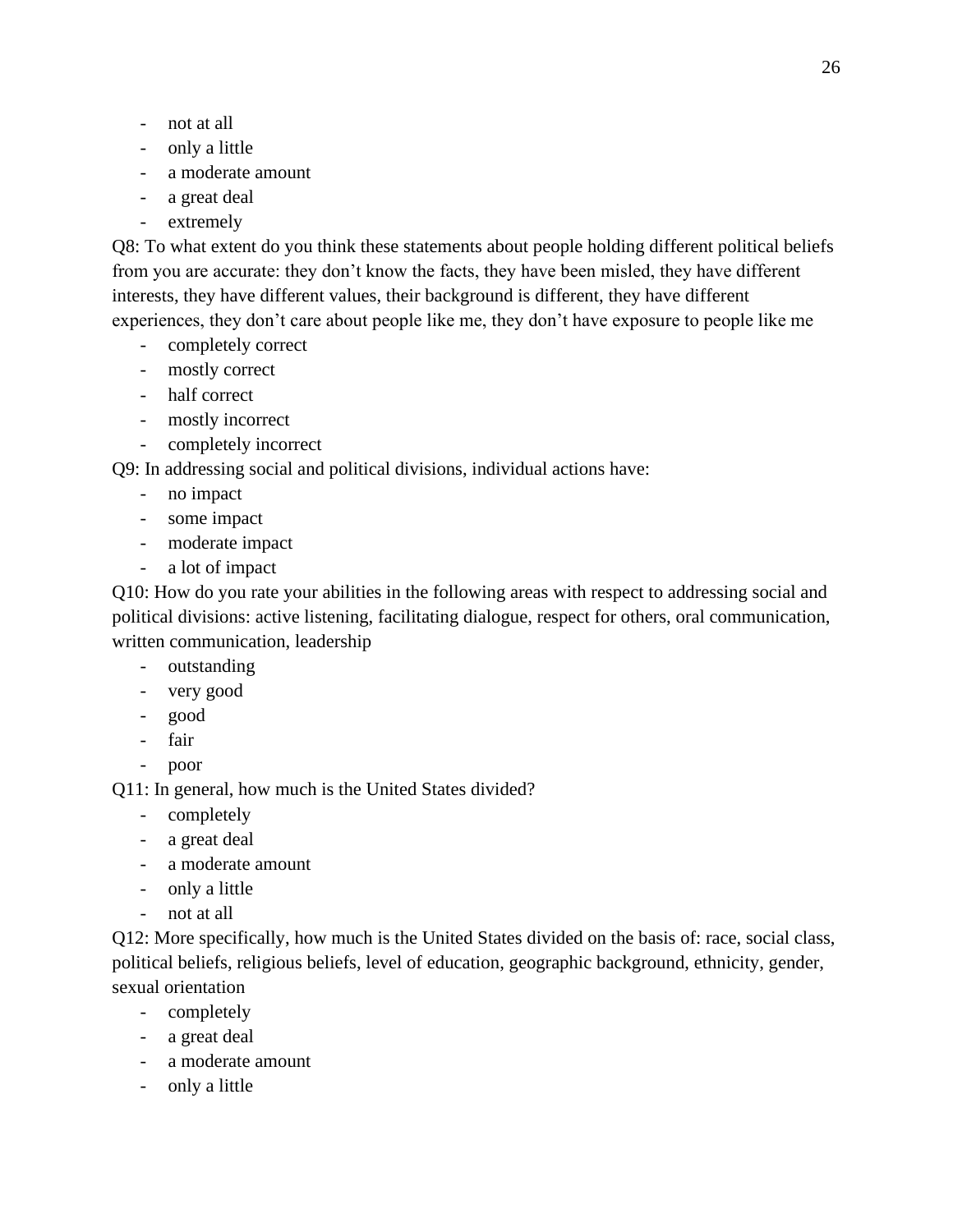- not at all

Q13: When compared to other issues that the US faces, how important of an issue is political division?

- not at all important
- a minor issue
- moderately important
- a major issue
- the most important issue

Q14: I believe that:

- the U.S. can never resolve divisions
- the U.S. can resolve divisions but it is not likely to happen
- the U.S. can and will resolve divisions, but not anytime soon
- in the near future, divisions within the U.S. will be solved
- Q15: Of the following, which divisions will be the hardest to resolve?
	- race
	- social class
	- political beliefs
	- religious beliefs
	- level of education
	- geographic background
	- ethnicity
	- gender
	- sexual orientation

Q16: What areas, if any, are you not willing to compromise your beliefs on? Check all that apply.

- equality (racism, classism, sexism, etc.)
- healthcare
- financial security
- commerce
- housing
- employment
- safety

Q17: In general, how would you rate the U.S. government on the following characteristics: being representative, being effective at addressing important issues, being equitable

- poor
- fair
- good
- very good
- excellent

Q18: How would you describe your political beliefs overall and on social and economic issues?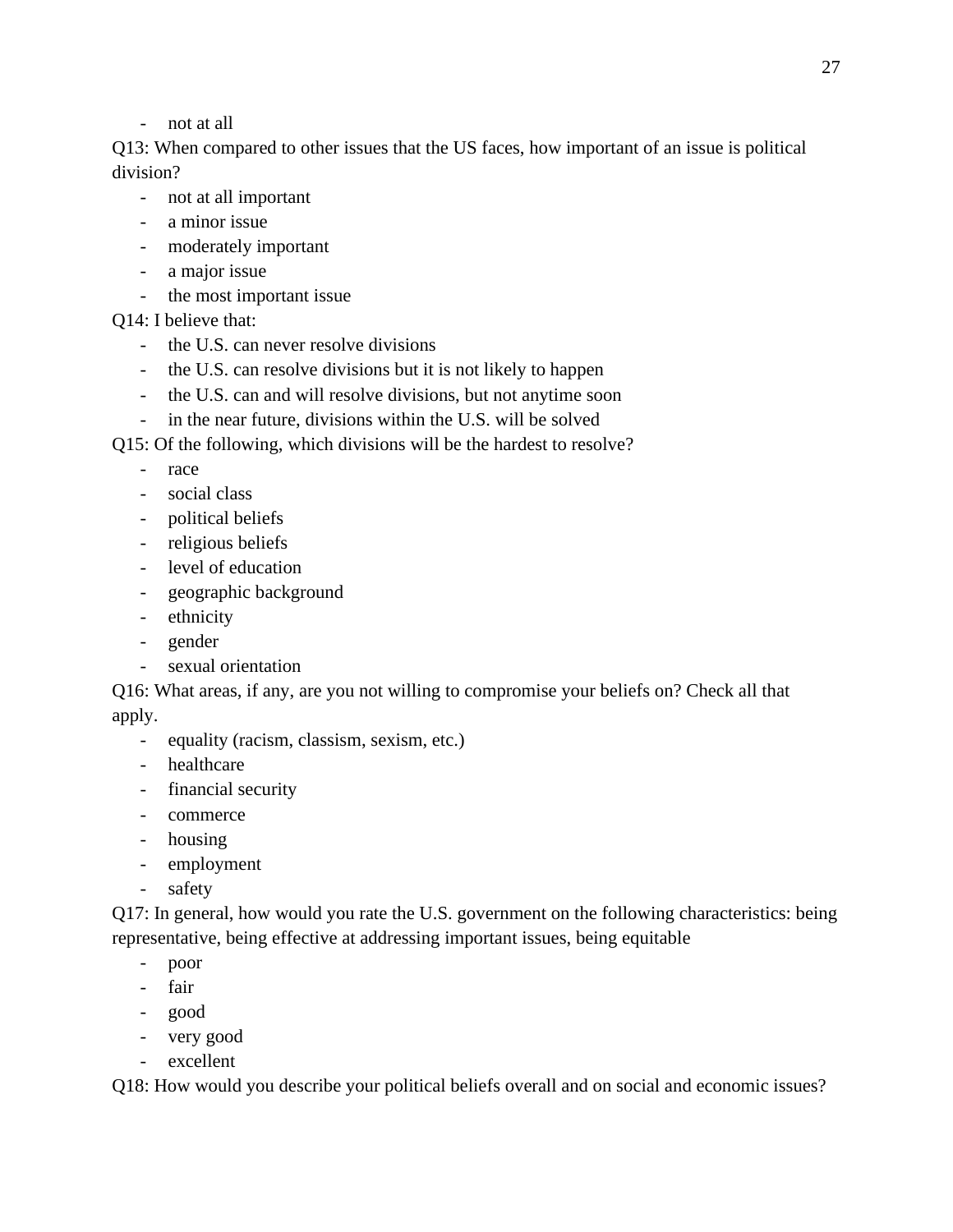- far left
- liberal
- moderate
- conservative
- far right

Q19: What U.S. political party (if any) are you aligned with?

- Democratic
- Republican
- Green
- Libertarian
- Independent
- Other
- None

Q20: What year are you?

- First year
- Sophomore
- Junior
- Senior or higher

Q21: What geographic area best describes where you grew up?

- Urban
- Rural
- Suburban

Q22: Are you a:

- Domestic student
- International student
- Q23: Are you religious?
	- Yes
	- No

Q24: Are the people who raised you religious?

- Yes
- No
- Q25: What is your gender identity?
	- Man
	- Woman
	- Non-binary
	- Other

Q26: What is your sexual orientation?

- Gay
- Straight
- Lesbian